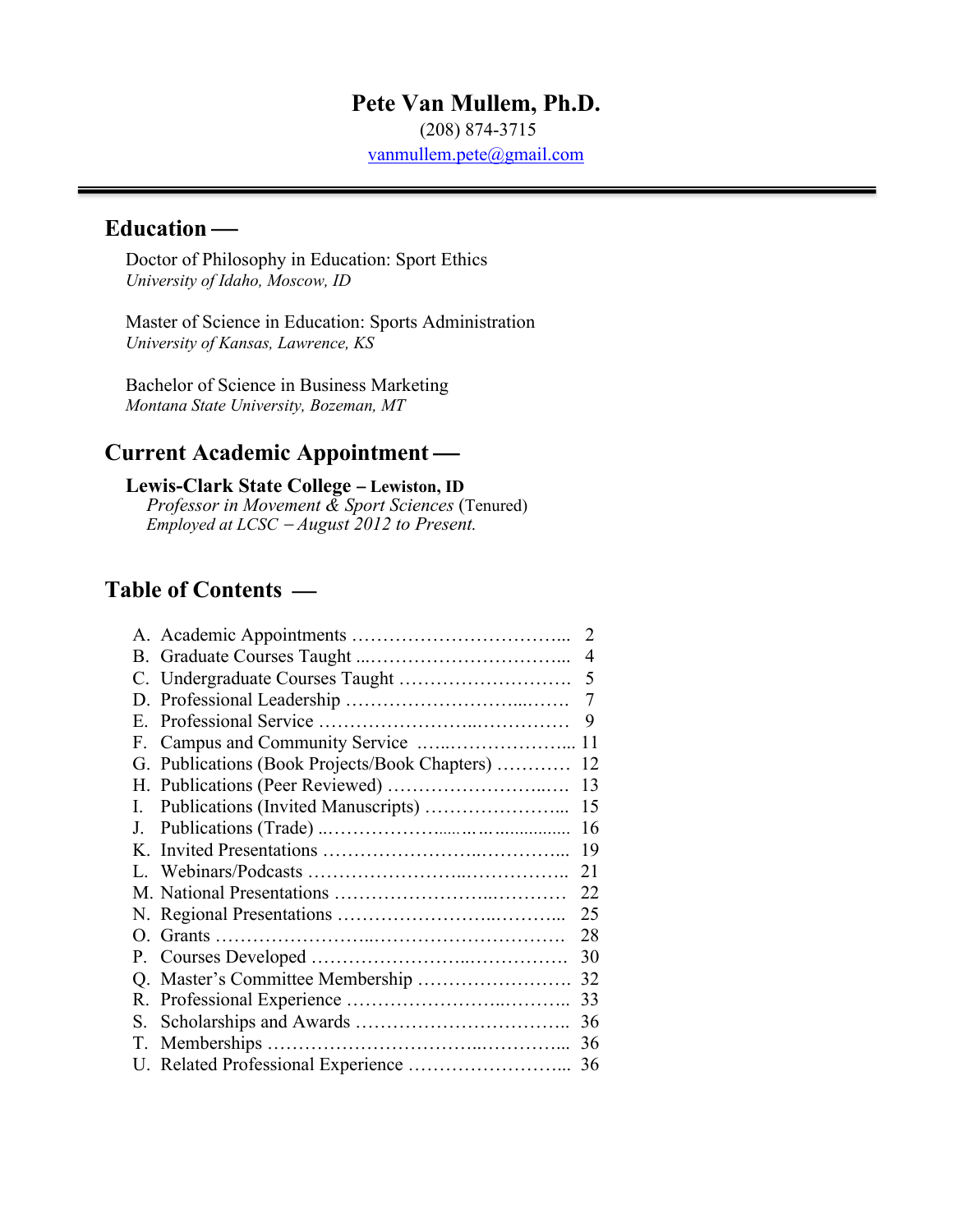# Academic Appointments —

### **Lewis-Clark State College** - **Lewiston, ID**

 *Professor in Physical, Life, Movement and Sport Sciences* (Tenured*)* - *May 2021 to Present. Associate Professor in Movement & Sport Sciences* (Tenured*)* - *August 2019 to May 2021. Associate Professor in Sport Administration* (Tenured*)* - *May 2015 to August 2019. Assistant Professor in Sport Administration* - *August 2012 to May 2015.*

- § Founder and director of the annual Dr. Bob Frederick Sport Leadership Lecture Series. Over 120 leaders in the sport industry (sport management, athletic administration, coaching, education, and recreation) have presented to students, faculty, staff, and the local community – *2013 to 2020*.
- Lead coordinator of the USA Basketball Open Court Program at Clarkston High School. A community event involving over 400 local youth and LCSC student interns and volunteers – *2017* to present.
- Led the curriculum development of the new graduate certificate and proposed graduate program in Sport Coaching using the National Standards for Sports Coaches.
- § Engaged in continued collaboration with colleagues and sport professionals to increase internships and professional opportunities for students. through field trips and student experiences – *2012* to present.
- § Engaged in developing volunteer and experiential opportunities for students in the local community – *2012* to present.
- § Spearheaded the creation and served as Faculty Advisor of the Sport Leadership Club (SLC) *2015 to 2019*.
- § Initiated, advised, and co-coordinated the Color the Valley Run. The LC-Valley's first color run was a collaboration project between two-student clubs (Business Student Organization and the Kinesiology Club). In two years, the event included over 1,000 participants and 200+ volunteers – *2014 to 2015*.
- Completed Quality Matters (QM) training for online teaching effectiveness.
- § Serving as co-advisor and mentor for the Business Student Organization (BSO) *2012 to 2015.*
- § Assisted the Movement and Sport Sciences Division in compiling material for accreditation  $-2012$  to present.
- § Assisted the Business Division in compiling material for accreditation *2015 to 2018*.
- § Assisted in development of assessment strategies for upper General Education Core Courses *2015*.
- § Assisted the Education Division and the Health/Kinesiology Program in compiling and organizing course material and assessments for NCATE visit in Fall 2013 and Spring 2017.

# **Central Washington University** - **Ellensburg, WA**

 *Assistant Professor in Athletic Administration* - *August 2011 to August 2012. Adjunct Instructor in Athletic Administration* - *September 2012 to Present.*

- Assisted in the marketing and promotion of the athletic administration graduate program.
- Collaborated with faculty in developing new professional project requirements for athletic administration graduate students.
- Developed and organized the Coach Homeratha Lecture Series. Nine coaches from across the country presented to students, faculty, staff, and the local community via Skype.
- § Researched the development of an online sport leadership degree for the department.
- § Completed training for online teaching methods in Blackboard including Collaborate, Profcast, Jing, Respondus, and SafeAssign.

# **St. Cloud State University** - **St. Cloud, MN**

 *Assistant Professor in Recreation and Sport Management* - *August 2009 to August 2011. Graduate Coordinator, Sport Management* - *August 2009 to August 2011.*

- Implemented a new application review process for incoming graduate students.
- Developed an outcome based assessment plan for the graduate program.
- Identified and developed new internship opportunities for graduate students.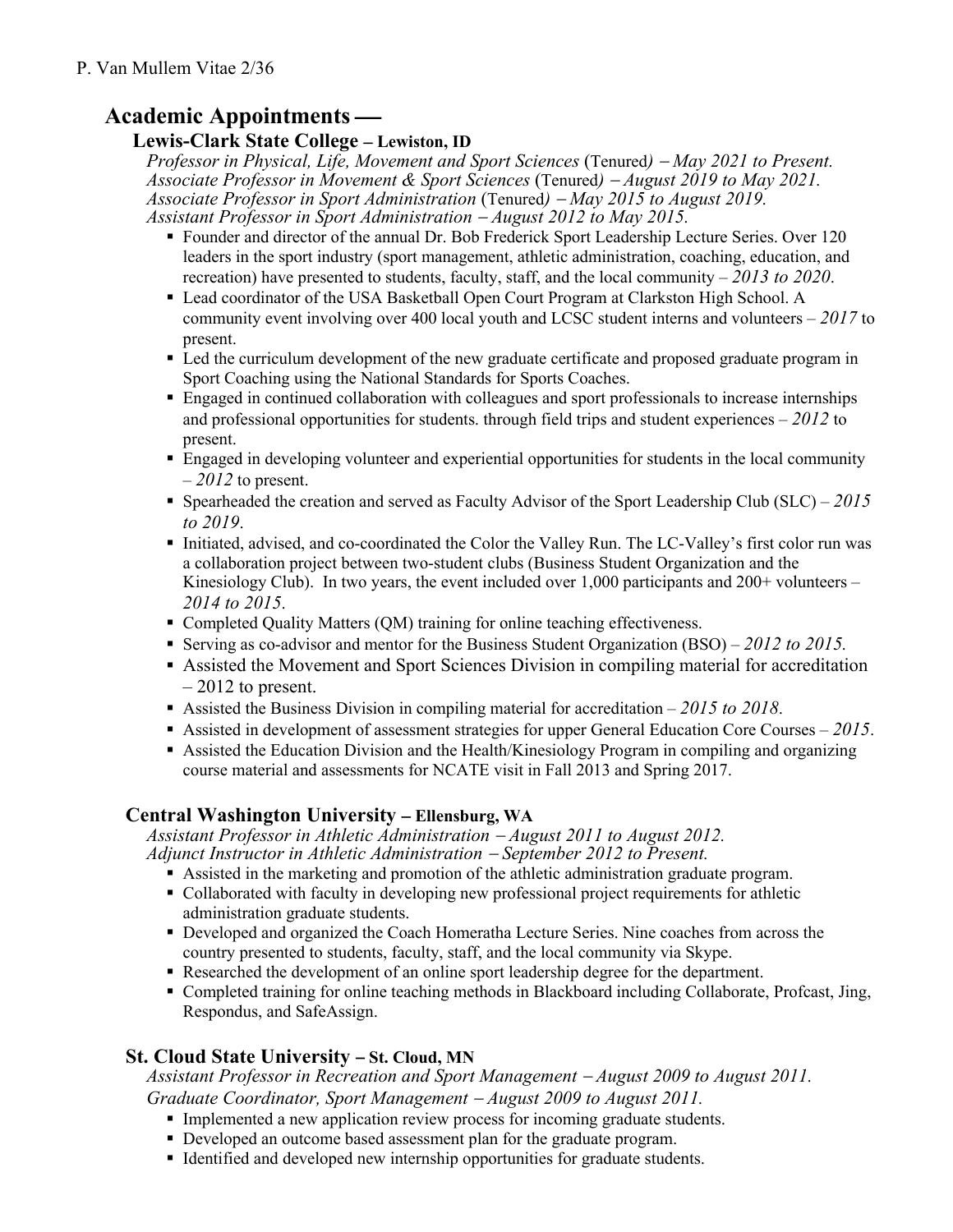#### P. Van Mullem Vitae 3/36

- Created a monthly newsletter to assist in the promotion of the graduate program.
- Developed and implemented new procedures for the comprehensive exam.
- Created a graduate program handbook.
- § Spearheaded and designed new curriculum standards.
- Revised and updated the graduate sport management internship manual.
- Facilitated networking opportunities for connecting students with alumni.

#### **Washington State University** - **Pullman, WA**

 *Instructor, Sport Management* - *August 2008 to June 2009. Adjunct Instructor, Sport Management* - *May 2006 to June 2008 and May 2010 to Present.*

#### **University of Saint Mary** - **Leavenworth, KS**

*Adjunct Instructor, MBA Sport Administration* - *January 2017 to May 2020.*

#### **University of Southern Indiana** - **Evansville, IN**

*Adjunct Instructor, Sport Management* - *January 2016 to Present.* Certified in Quality Matters Training for Blackboard

### **University of Idaho** – Moscow, ID

*Independent Study Instructor in Business* - *October 2021 to Present. Adjunct Instructor in Physical Education* - *January 2008 to July 2011. Graduate Research Assistant, Center for ETHICS\** - *May to August 2006 and May to August 2007. Graduate Teaching Assistant in Physical Education − August 2005 to June 2006.*

### **Lewis-Clark State College** - **Lewiston, ID**

 *Instructor in Kinesiology*- *August 2007 to May 2008. Adjunct Instructor in Kinesiology*- *August 2006 to May 2007 and January to May 2011.*

#### **Ottawa University** - **Ottawa, KS**

 *Adjunct Instructor in Physical Education − January 2004 to August 2005.*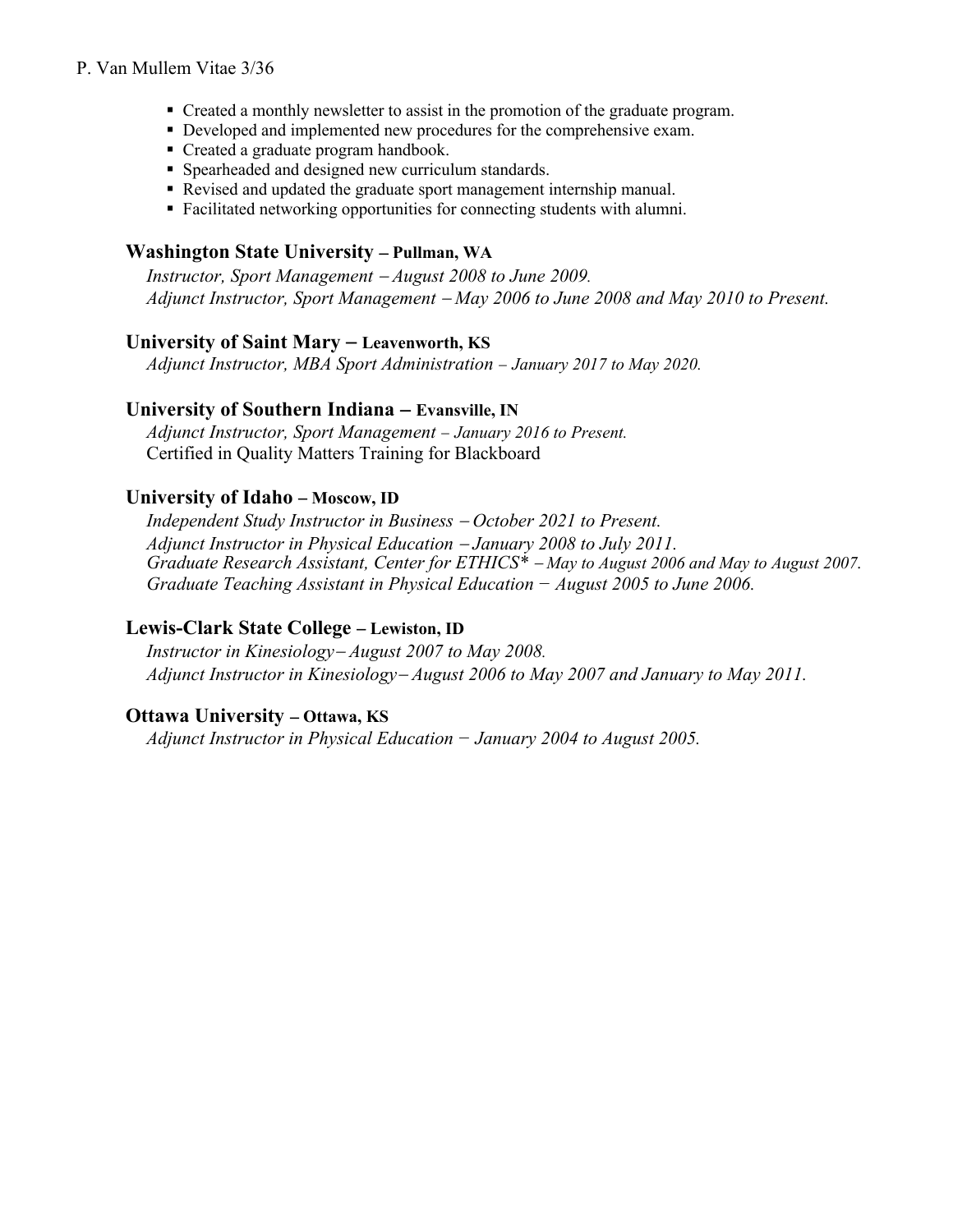# **Graduate Courses Taught —**

## **Face-to-Face Learning**

Ethics in Sport Management (PESS 618), St. Cloud State University Finance and Marketing in Sport Management (PESS 658), St. Cloud State University Introduction to Sport Management (PESS 605), St. Cloud State University Leadership and Decision Making in Sport (SpMgt 540), Washington State University Marketing of Sport Events (SpMgt 546), Washington State University Mentorship and Professional Development (HPE 584), Central Washington University Organization and Administration of Sport Management (PESS 660), St. Cloud State University Readings in Ethical Sport Leadership (HPE 589), Central Washington University Technology Applications in Health and Physical Education (HPE 581), Central Washington University

# **Online Learning**

#### LMS: Angel

Leadership & Decision Making in Sport (SpMgt 540), Washington State University

### LMS: Blackboard

 Leadership & Decision Making in Interscholastic Sports (HPE 583), Central Washington University Managing Sport Organizations (SPTM 691), University of Southern Indiana Research Methods & Design in Health & Physical Education (HPE 557), Central Washington University Research Methods and Statistics in Sport Management (SPTM 664), University of Southern Indiana Sport Facility and Event Management (SPTM 604), University of Southern Indiana Sport Marketing (SPTM 633), University of Southern Indiana Statistical Applications in Health & Physical Education (HPE 560), Central Washington University Strategic Sport Communication (SPTM 688), University of Southern Indiana

### LMS: Canvas

Coaching and Competitive Ethics (KIN 520), Lewis-Clark State College Psychological and Sociological Foundations of Sport and PE (PHE 540), Central Washington University Research Methods & Design in Health & Physical Education (HPE 557), Central Washington University Statistical Applications in Health and Physical Education (HPE 560), Central Washington University

### LMS: D2L

Coaching and Competitive Ethics (PESS 530), St. Cloud State University Organization and Administration of Sport Management (PESS 660), St. Cloud State University Sport in American Society (PESS 690), St. Cloud State University

### LMS: Skype Business/Zoom

Legal & Ethical Environment of Sport (MGT 792), University of Saint Mary (KS) Sport Marketing & Sales of Product (MGT 793), University of Saint Mary (KS) Leadership & Event Management (MGT 794), University of Saint Mary (KS)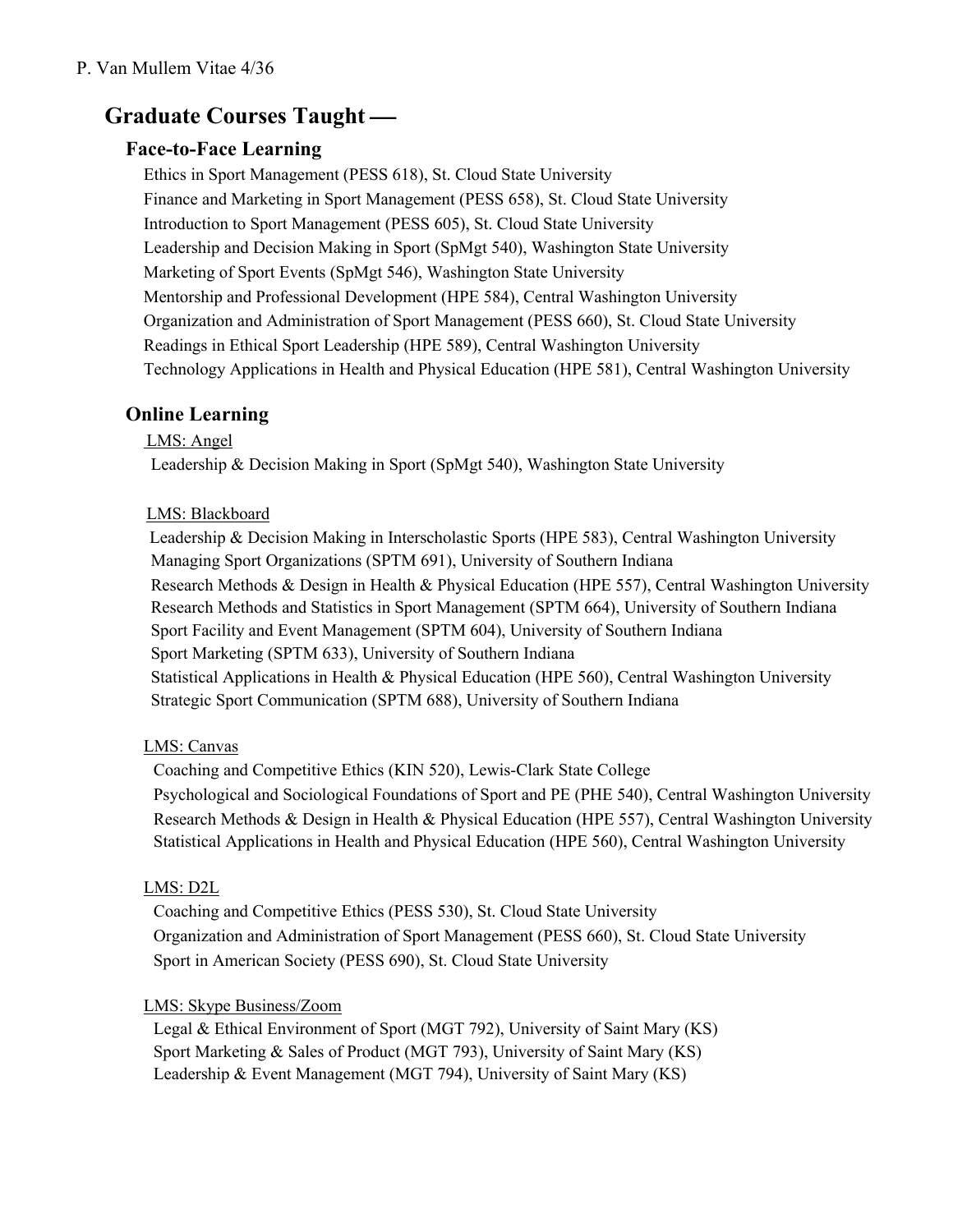# **Undergraduate Courses Taught —**

## **Lewis-Clark State College (ID)**

KIN 498/499: Senior Research KIN 494: Internship (Sport Administration/Coaching) KIN 492: Coaching and Competitive Ethics (Online w/Blackboard) KIN 489: Sport Marketing (also w/Canvas) KIN 488: Sport Facility and Event Management (also w/Blackboard, Canvas) KIN 487: Sport Administration (also w/Blackboard, Canvas) KIN 486: Organization and Administration of HPER (also w/Blackboard, Canvas) BUS 482: International Marketing (Online w/Blackboard) KIN 472: Outdoor Education KIN 425: Ethical Decision Making for Sport Leaders (also Online w/Blackboard) KIN 420: Sociocultural Aspects of Sport KIN 352: Youth Sport/Recreation/Coaching HLTH 352: Technology for Health and Wellness Professionals (also w/Blackboard, Canvas) ID 351: Values in Sport (also Online w/Blackboard) KIN 341: Teaching Methods of Coaching Basketball BUS 321: Principles of Marketing (also Online w/Blackboard) KIN 241: Sports Officiating KIN 266: Skill Analysis of Volleyball/ Softball KIN 264: Skill Analysis of Basketball/ Soccer KIN 150: Basketball Activity Course

### **Central Washington University**

PE 453: Psychological and Sociological Foundations of Coaching (also Online w/Blackboard) PE 448: Sport Ethics (also Online w/Blackboard & Canvas) PE 365: Foundations of Coaching (also Online w/Blackboard)

### **University of Southern Indiana**

SPTM 223: Principles of Recreation (Online – Blackboard) SPTM 492: Contemporary Issues in Sport and Exercise (Online – Blackboard)

### **St. Cloud State University**

PESS 430: Coaching and Competitive Ethics (Online – D2L) REC 418: Financing for Recreation and Sport Management REC 416: Marketing for Recreation and Sport Management REC 415: Organization and Administration of Recreation and Sport Management PESS 408: Philosophy of Sport REC 333: Recreational Facility Design and Management PESS 255: Coaching Football PESS 122: Lifelong Health and Fitness

### **Washington State University**

SpMgt 491: Internship Supervision SpMgt 490: Internship Seminar SpMgt 488: Current Trends in Sport Management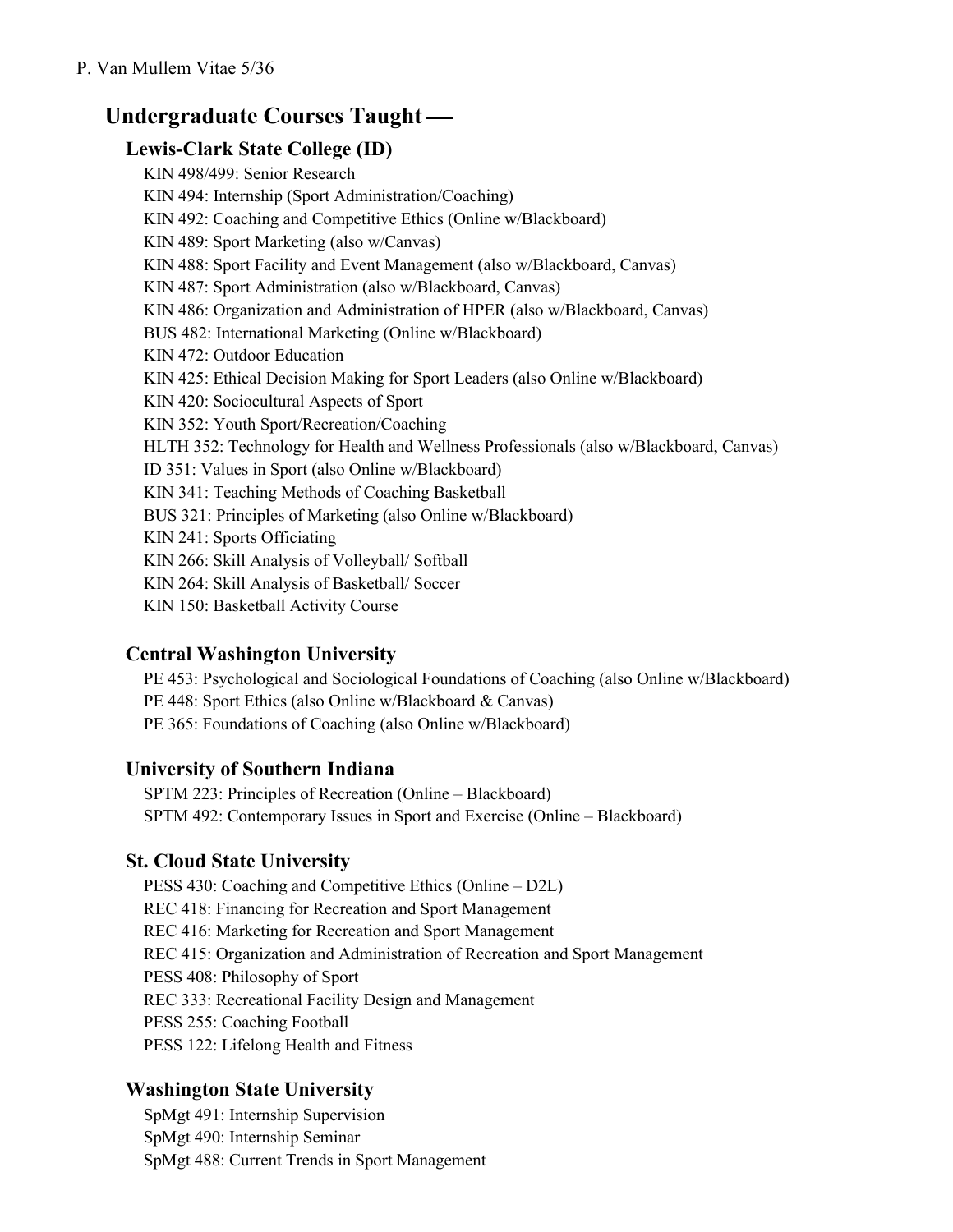#### P. Van Mullem Vitae 6/36

SpMgt 465: Sport Marketing SpMgt 374: Sport Finance SpMgt 367: Sport in American Society SpMgt 365: Ethics in Sport SpMgt 290: Sport Programs SpMgt 276: Introduction to Sport Management

### **University of Idaho**

PEP 404: Coaching and Competitive Ethics (Online) PEP 204: Coaching Football PEB 108: Advanced Beginning Swimming PEB 106: Weight Training and Conditioning PEB 106: Jogging and Fitness for Sport

## **Ottawa University**

PED 24832: Methods of Coaching Basketball PED 18731: Teaching Character through Sport PED 14733: Principles of Officiating Spring Sports PED 13733: Principles of Officiating Fall Sports PAC 11131: Lifetime Fitness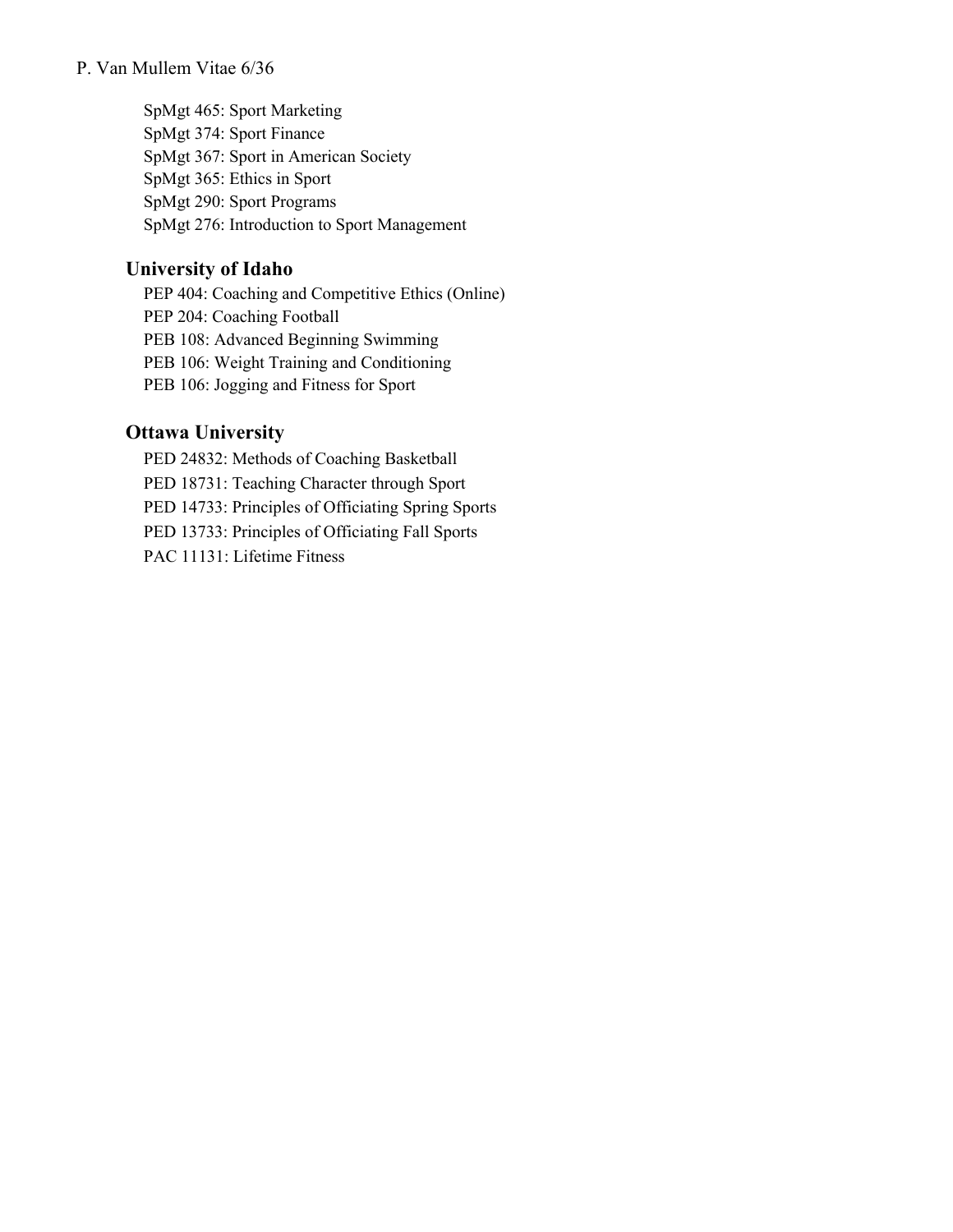# **Professional Leadership —**

### **Sport Coach America**

*Founder and Director* - *May 2021 to Present.*

- Leading the work of the Coach Development and Coach Leadership Team.
- § Coordinating manuscript submission and editing process to create ongoing site content.
- Management of sponsorships and business operations.
- § Guide and work with the editorial board.
- Management of web services and web site design.

### **Physical and Health Education (PHE) America**

*Editor-in-Chief* - *May 2021 to Present. Managing Editor* - *August 2019 to May 2021.*

- Coordinating manuscript submission and editing process to create ongoing site content.
- Management of sponsorships and business operations.
- Guide and work with both the editorial and advisory boards.
- Management of web services and web site design.

## **SHAPE America – Physical Activity Council (PAC)**

Member, 3-year term - *June 2015 to May 2018.*

- Coordinated 2016 National Coaching Conference Abstract Review Process.
- Served as council liaison to National Coaching Standards Revision Task Force (2016 & 2017).
- Facilitated a review of SHAPE America's Coaches Toolbox (2016).
- § Participated in the review and analysis of SHAPE America Annual Rewards.
- § Participated each year in the review and decision-making process of proposed abstracts for the National Convention.

### **Western Society for Kinesiology and Wellness (WSKW)**

*Past- President* - *November 2012 to October 2013.*

- Served as Chair of Future Directions Committee (2013).
- Served on the leadership team as a member of the Central Committee (2013).

### *President* - *November 2011 to October 2012.*

- Coordinated celebration of past young-scholar award winners.
- § Promoted young scholar faculty membership and conference participation.
- Built and strengthened Central Committee representation, responsibilities, and communication.
- Continued to develop active student participation in the annual conference.
- § Explored the development of an international presence at the annual conference.

### *President –Elect* - *November 2010 to October 2011.*

- § Organized and coordinated the 2011 conference program and schedule.
- Facilitated submissions and review of abstracts for the annual conference.
- Secured the keynote and E.C. Davis lecture presenters.
- § Created and distributed WSKW Today, a newsletter circulated to membership seven times per year.
- Managed the dissemination of information to members regarding the annual conference.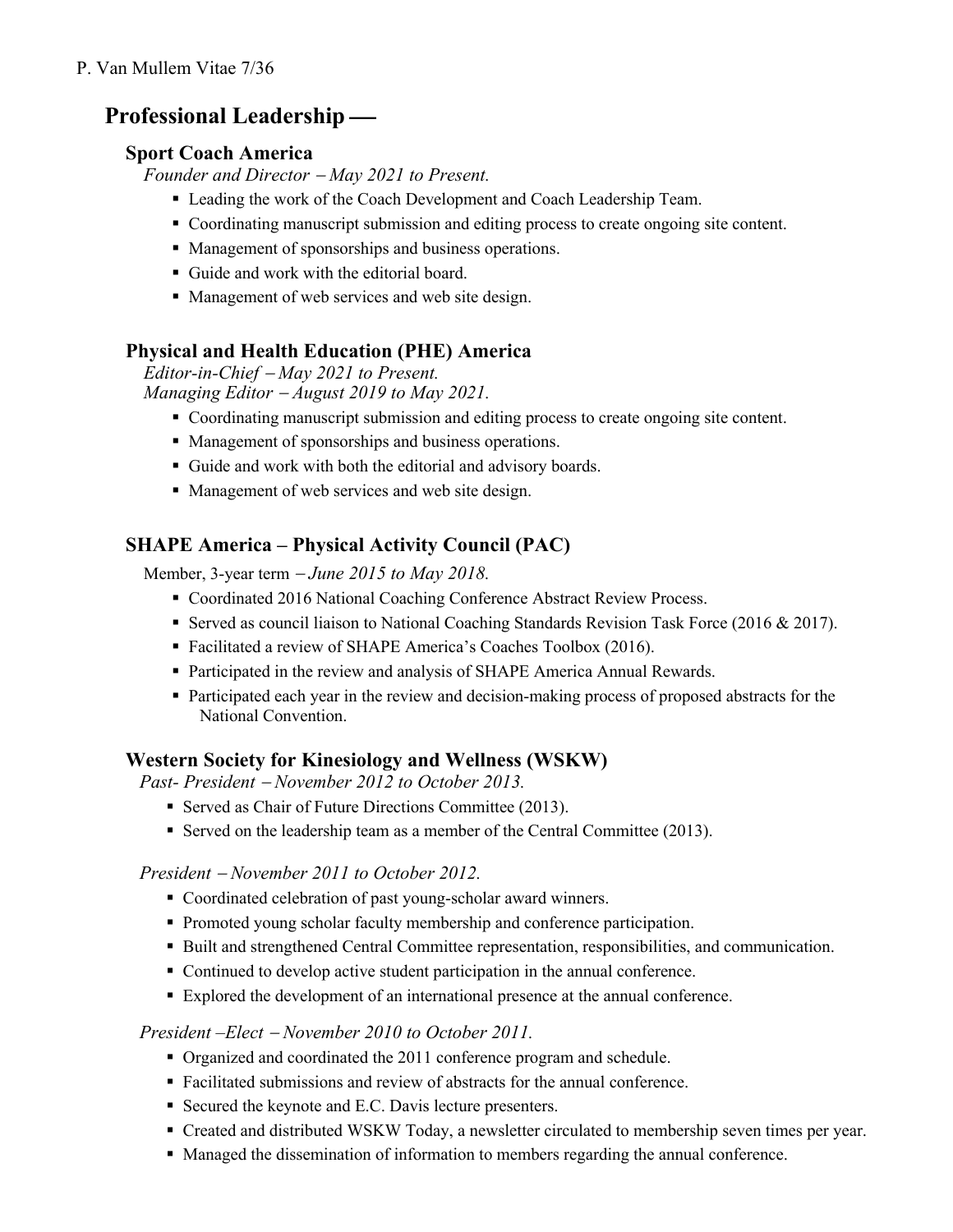#### P. Van Mullem Vitae 8/36

## **Win the Tip! Basketball Coaches Network**

*Executive Director and Co-Founder* - *June 2003 to July 2008.* 

- § Created a non-profit coaches' organization, connecting basketball coaches around the globe.
- Managed membership services and developed relationships with basketball coaching organizations.
- Coordinated the operations of the Board of Directors.
- Organized and coordinated (12) coaching clinics and member events.
- § Facilitated the distribution of the weekly and annual newsletter.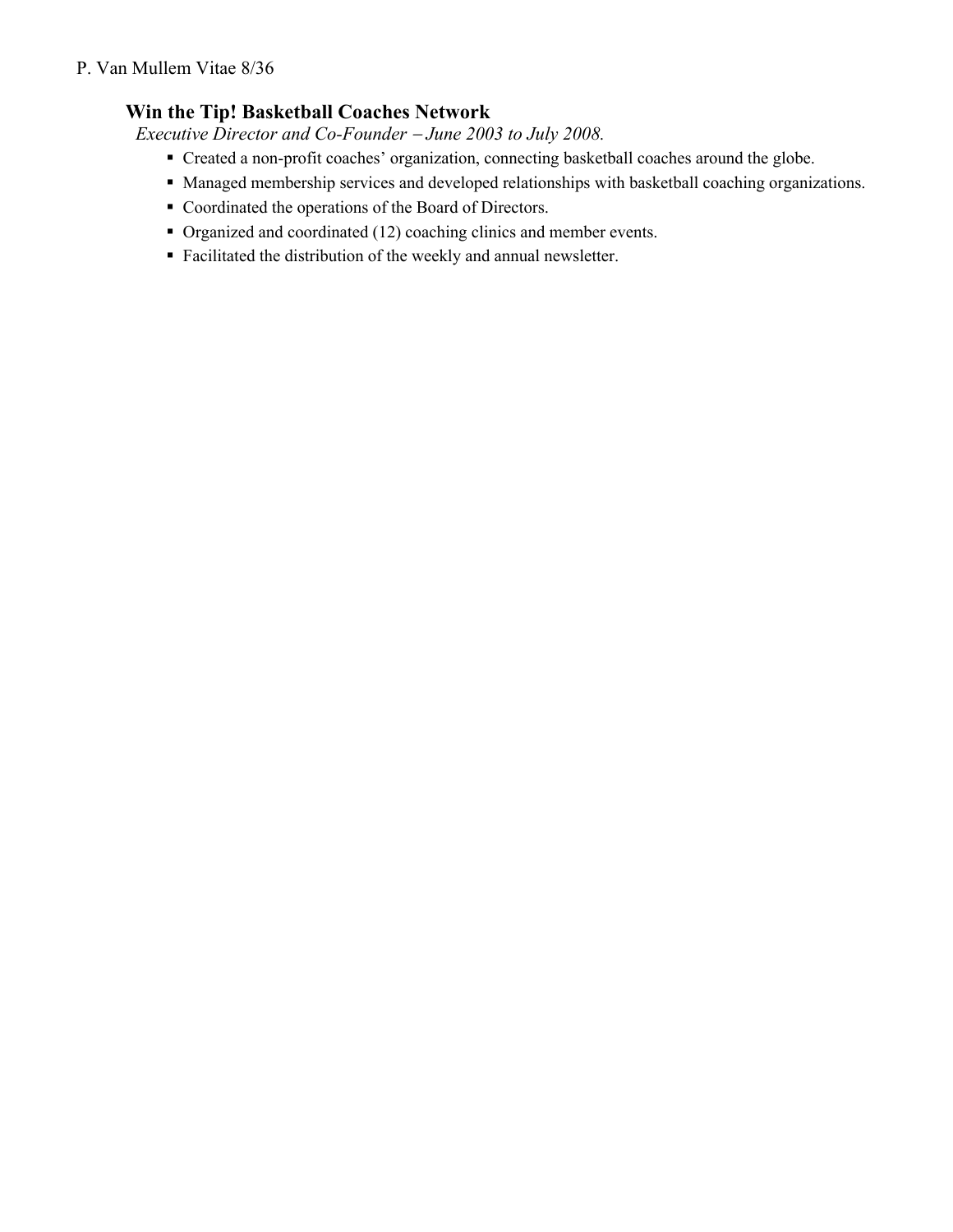# **Professional Service —**

# **International Sport Coaching Journal (ISCJ)**

Editorial Board (3-year term) – *January 2019 to Present.* Review Panel - *June 2016 to 2019.*

## **National Standards for Sport Coaches (NSSC) Task Force**

Member, - *June 2016 to 2019.*

- § Assisting in the revision process of the national standards for coaches. The NSSC are the only national standards for sport coaches in the United States.
- Assisting in dissemination and promotion of the revised standards.

## **Independent Consulting**

- § (External Reviewer) Faculty Promotion Committee, University of Northern Colorado Review completed January 2022.
- § (Book Review) Sport Ethics and Leadership, *Routledge*. *Review completed October 2021.*
- § (Book Proposal Review) Coach Development: Supporting Coaches' Learning and Professional Development in Performance Sport, *Routledge*. Review completed April 2021.
- § (Graduate Program Review) Coaching Education, *Emporia State University*. Review completed May 2020.
- § (Survey Design Review) Construction of Coaching Evaluation Instrument, *James Madison University*. Review completed May 2020.
- § (Book Review) Global Marketing, Cognella Inc. Review completed July 2017.
- § (Book Review) Coaching Education Essentials, *Human Kinetics* Review completed February 2017.
- § (Book Review) Fair Play: The Ethics of Sport, *Westview Press –* Review completed October 2016.
- § (Book Review) Sport Ethics for Sports Management Professionals, *Jones & Bartlett Learning – Review completed July 2014.*

### **National Association of Basketball Coaches (NABC)**

Member, Research Committee  $-April 2017$  to Present.

# **Journal of Sports Science (JSS)**

*Article Reviewer* - *August 2021 to Present.*

### **Physical and Health Education (PHE) America**

*Editorial Team (Contributing Writer)* - *August 2011 to 2019.*

### **North American Society for Sport Management (NASSM)**

Abstract Reviewer, for 2020 Annual Conference Abstract Reviewer, for 2017 Annual Conference Abstract Reviewer, for 2012 Annual Conference

### **SHAPE America**

Abstract Reviewer, for Annual Conference - *June 2017 to Present.*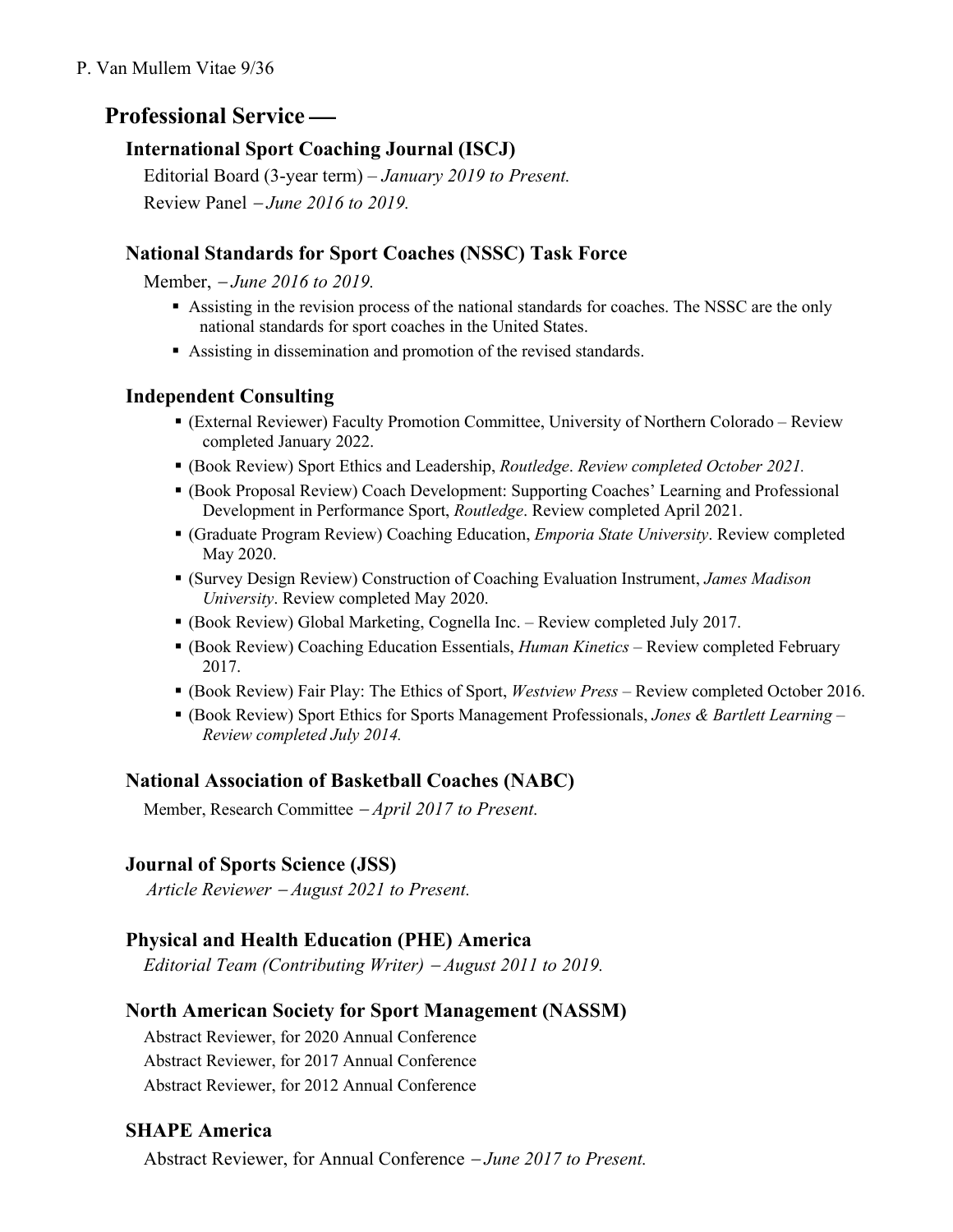#### P. Van Mullem Vitae 10/36

Research Program Chair, Sport & Coaching - *June 2017 to June 2018.*

- Coordinated 2021 SHAPE America abstract review process.
- Program Committee, Member, Serving 1-year term *June 2017 to June 2018.*
	- Coordinated and participated in 2018 SHAPE America abstract review process.

### **Idaho SHAPE America (ISHAPE)**

Delegate for the SHAPE America Delegate Assembly (2017)

### **Journal of Kinesiology and Wellness (JKW)**

Editorial Board - *September 2012 to 2016.*

#### **Western Society for Kinesiology and Wellness (WSKW)**

Abstract Reviewer, 2016 Conference Proposals – 2016. Young Scholar Program Coordinator - October 2013 to October 2016. Young Scholar Award Program Reviewer - *July 2011 to October 2013.* Future Directions Committee, Chair *–* (2013) Nominating Committee, Member (2012) and Chair (2013) Central Committee, Chair (2012) Program Committee, Chair (2011)

**American Alliance for Health Physical Education Recreation and Dance (AAHPERD)** Abstract Reviewer, 2014 Annual Conference.

### **Idaho Association of Health Physical Education Recreation and Dance (IAHPERD)**

Planning Committee, 2013 Annual Conference - *January 2013 to October 2013.*

### **Journal of Coaching Education (JCE)**

Manuscript Reviewer - *November 2012 to May 2013.*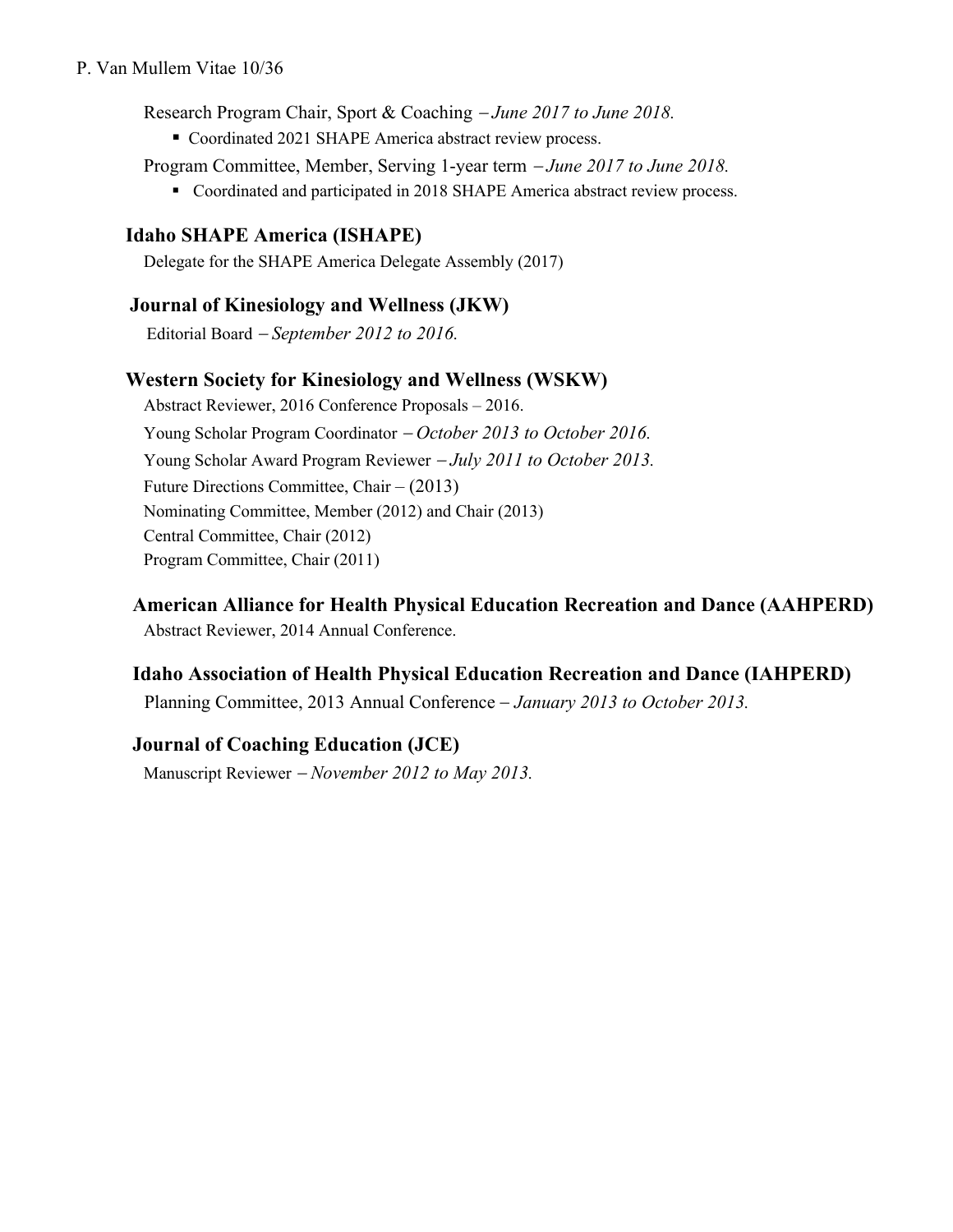# **Campus Service and Community Service—**

# **Lewis-Clark State College**

Lead Coordinator, USA Basketball Open Court Program (LC Valley) *– November 2017 to Present.* Physical, Life, Movement, and Sport Sciences Division, Faculty Travel Committee - *August 2021 to Present.* Director, Dr. Bob Frederick Sport Leadership Lecture Series *– August 2013 to 2020.* Faculty Affairs, Member *– August 2019 to 2021.* Sport Leadership Club (SLC), Advisor *– August 2015 to December 2019.* Faculty Senate, Member *– August 2017 to May 2019.* Student Affairs Committee, Member *– August 2013 to May 2017.* Professional Writing Minor Committee, Member*– February 2015 to September 2016.* Color the Valley Run Planning Committee, Member *– August 2013 to September 2015.* Business Division, Economics, Assistant Professor Search Committee, Chair – *August 2014 to June 2015.* Business Student Organization (BSO), Co-Advisor *– August 2012 to August 2015.* Business Division, Economics, Assistant Professor Search Committee, Member – *January 2014.* Administrative Procedures Committee, Member *– August 2013 to May 2014.* Faculty Affairs Committee, Member *– August 2012 to May 2013.* Business Division, Generalist, Assistant Professor Search Committee, Member – *April 2013.* Grape & Grain Planning Committee, Member *– November 2012 to April 2013.*

# **Central Washington State University**

Athletic Compliance Committee, Member PESPH Technology Committee, Member

### **St. Cloud State University**

Graduate Sport Management Application Review Committee, Chair College of Education Assessment Committee, Member College of Education Graduate Committee, Member

### **Washington State University**

Reviewed College of Education Scholarship Applications Kayce Dider, Undergraduate Honor's Thesis Committee, Chair

### **Ottawa University**

Head Men's and Women's Soccer Coach Search Committee, Member Campus Activities Coordinating Committee, Chair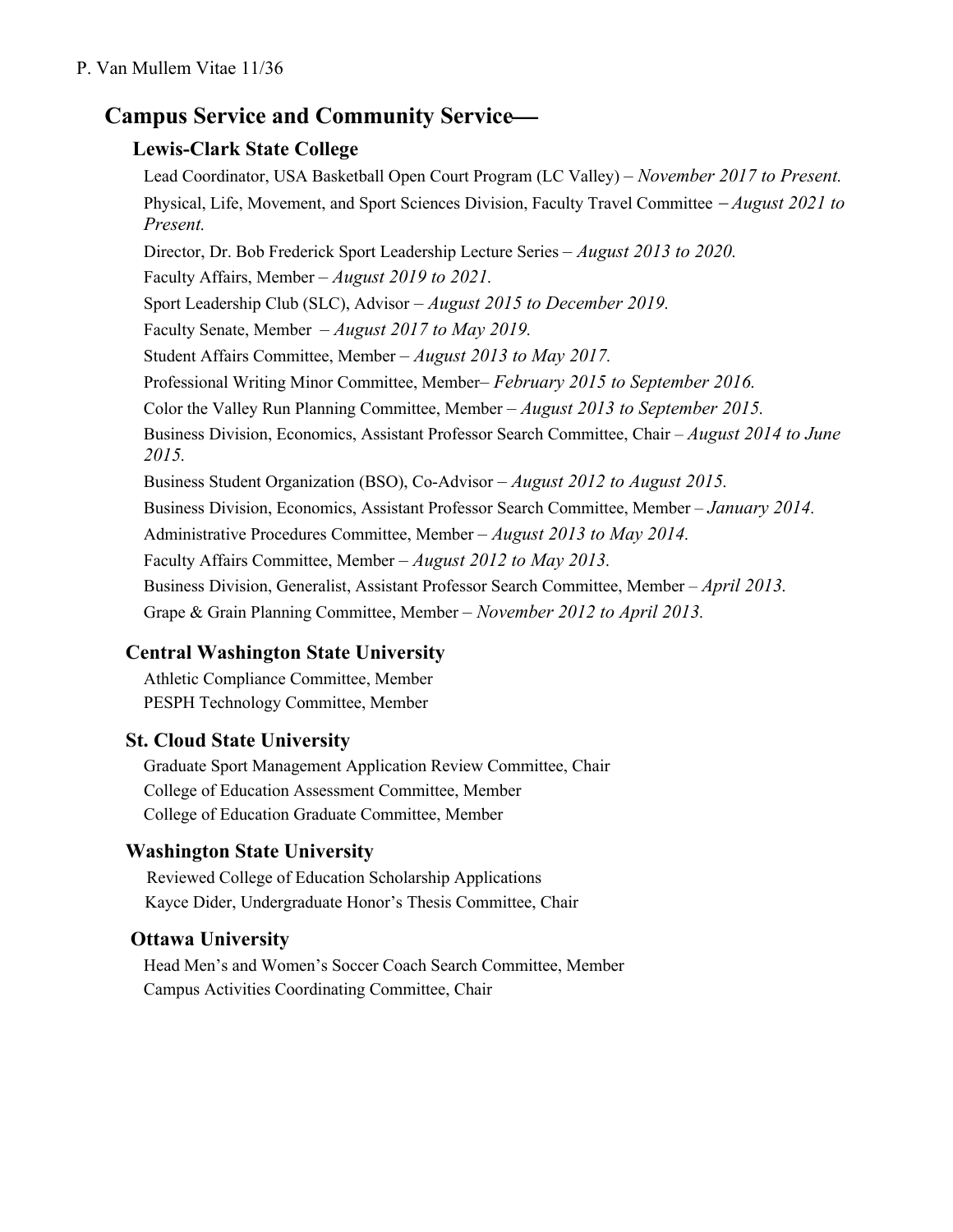### P. Van Mullem Vitae 12/36

# **Publications —**

### **Books**

- 1. **Van Mullem, P.** & Showalter, D. (under contract, 2023) *Cornfields to gold medals: The story of coach Don Showalter and 10 lessons in leadership*. Chicago: IL, Triumph Books.
- 2. **Van Mullem, P.** & Gano-Overway, L. (2021). *To be a better coach: A guide for the youth sport coach and coach developer.* New York: NY, Rowman & Littlefield.
- 3. Gano-Overway, L., Thompson, M. & **Van Mullem, P.** (2020). *National standards for sport coaches: Quality coaches, quality sports,* 3rd Ed. Burlington: MA, Jones, and Bartlett Publishing.

#### **Book Chapters**

- 1. Gillham, A. & **Van Mullem, P.** (2021). Coach the coach: Helping coaches improve their performance. In R. Resende & R. Gomes (Eds.) *Coaching for Human Development and Performance in Sports*.
- 2. Stoll, S., Van Mullem, H., **Van Mullem, P**., & Beller, J. (2018). The missing science: Ethics in practice. In M. Merc (Ed.), *INTECH: Sport and Exercise Science*. *Retrieved:* https://www.intechopen.com/books/sport-and-exercise-science/the-missing-science-ethicsin-practice
- 3. Stoll, S., Beller, J., **Van Mullem, P**., Bryant, K, & Fennell, M. (*2017)*. Leadership: The act of serving. In A. Alvinius (Ed.). *INTECH: Science, Technology & Medicine. Retrieved http://www.intechopen.com/books/contemporary-leadership-challenges/leadership-the-actof-serving* DOI: 10.5772/65970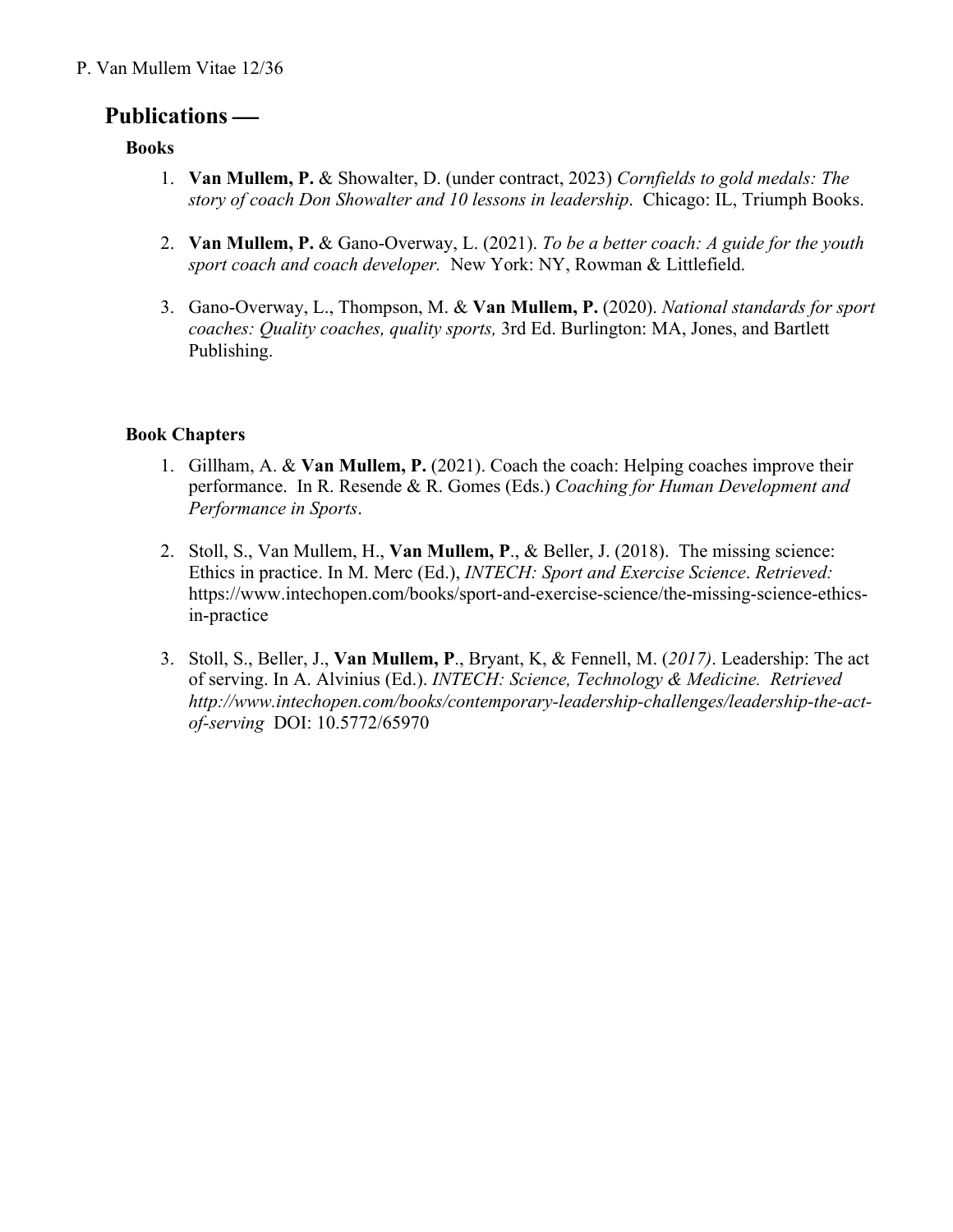### P. Van Mullem Vitae 13/36

# **Publications** —

### **Peer-Reviewed**

- 1. **Van Mullem, P.** & Mathias, K. (2021). Coach development: Practical recommendations for interscholastic sport. *International Sport Coaching Journal, 8*(1), 101-112. *https://doi.org/10.1123/iscj.2020-0007*
- 2. **Van Mullem, P.** (2020). Quality sport coaching in action: The application of the national standards for sport coaches to intercollegiate sport context. *Strategies: A Journal for Physical and Sport Educators, 33,* 28-35. https://doi.org/10.1080/08924562.2020.1812341
- 3. **Van Mullem, P**., & Croft, C. (2020). Coach development: Practical recommendations for collegiate sport. *International Sport Coaching Journal*, 7(3), 370-379. http://dx.doi.org/10.1123/iscj.2020-0020
- 4. Gano-Overway, L., **Van Mullem, P.**, Long, M, Thompson, M., Benham, B., Bolger, C., Driska, A., Moreno, A., & Schuster, D. (2020). Revising the national standards for sport coaches within the USA. *International Sport Coaching Journal*, *7*(1), 1-6. https://doi.org/10.1123/iscj.2019-0058
- 5. **Van Mullem, P.**, & Croft, C. (2018). Developing under the guidance of a mentor: Five strategies for coaches. *Strategies: A Journal for Physical and Sport Educators*, *31*(6). https://doi.org/10.1080/08924562.2018.1515680
- 6. **Van Mullem, P.**, Shimon, J. & Van Mullem, H. (2017). Building a pedagogical coaching base: Pursuing mastery in teaching sport. *Strategies: A Journal for Physical and Sport Educators, 30*(5), 25-32. https://doi.org/10.1080/08924562.2017.1344171
- 7. **Van Mullem, P.** & Dahlin, S. (2017). Five perspectives on pursuing mastery in coaching. *International Sport Coaching Journal, 4*(2), 246-253. https://doi.org/10.1123/iscj.2017- 0005
- 8. **Van Mullem, P.** & Croft, C. (2015). Planning your journey in coaching: Building a network for long-term success. Strategies: *A Journal for Physical and Sport Educators, 28*(6), 15-22. https://doi.org/10.1080/08924562.2015.1087903
- 9. **Van Mullem, P.**, & Cole, M. (2015). Effective strategies for communicating with parents in sport. *Strategies: A Journal for Physical and Sport Educators, 28*(1), 13-17. https://doi.org/10.1080/08924562.2014.980872
- 10. **Van Mullem, P.** & Van Mullem, H. (2014). The Learning Process of a Coach: Preferences of Coaches in the United States. *Journal of Kinesiology and Wellness, December* (V3).
- 11. **Van Mullem, P.**, Stoll, S.K., & Van Mullem, H.I. (2013). Teaching sport ethics: One perspective. *Journal of Kinesiology and Wellness, October* (V2).
- 12. **Van Mullem, P.** & Brunner, D. (2013). Developing a successful coaching philosophy: A step-by-step approach. *Strategies: A Journal for Physical and Sport Educators, 26*(3), 29- 34. https://doi.org/10.1080/08924562.2013.779873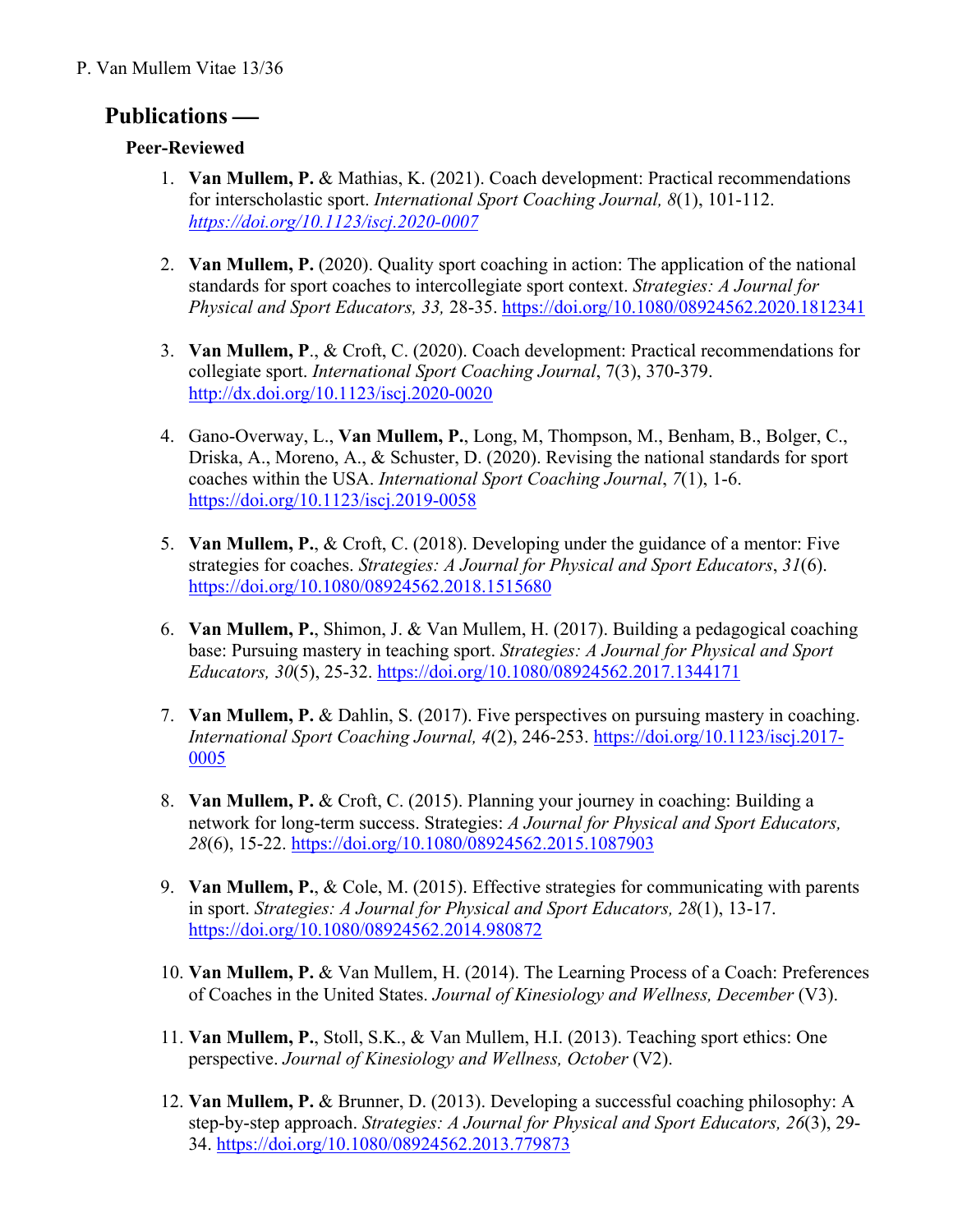- 13. **Van Mullem, P.** & Stoll, S.K. (2012). The impact of reflection on ethical decision making for sport leaders. *Journal of Contemporary Athletics, 6*(4), 233-241
- 14. **Van Mullem, P.**, Stoll, S., & Beller, J. (2010). Effects of an online moral reasoning intervention on coaches. *Special Preconvention Supplement to Research Quarterly for Exercise and Sport* (March).
- 15. **Van Mullem, P.** (2009). Developing leaders: Impact of online intervention programs in intercollegiate athletics. *Monograph Series: Dr. Arthur Broten Young Scholars Program*. Western Society for Kinesiology and Wellness. V17.
- 16. **Van Mullem, P.** (2011). Coaching education: Learning to coach. *Western Society Review* (9th Ed.).
- 17. **Van Mullem, P.** & Stoll, S.K. (2010). Developing excellence in coaching through the principles of servant leadership. *Western Society Review* (8th Ed.).
- 18. Van Mullem, H.I., & **Van Mullem, P.** (2010). Rethinking the lecture. *Western Society Review* (8th Ed.).
- 19. **Van Mullem, P.** & Stoll, S.K. (2009). Character Education: A pilot study on the effectiveness of the NAIA's champions of character initiative. *Western Society Review* (7th Ed.).
- 20. **Van Mullem, P.**, Van Mullem, H.I., and Stoll, S.K. (2008). The pitfalls and fallacies of hiring a good coach. *Western Society Review* (6th Ed.).
- 21. **Van Mullem, P**., Van Mullem, H.I., and Stoll, S.K. (2007). Making coaching a healthy profession. *Western Society Review* (5th Ed.).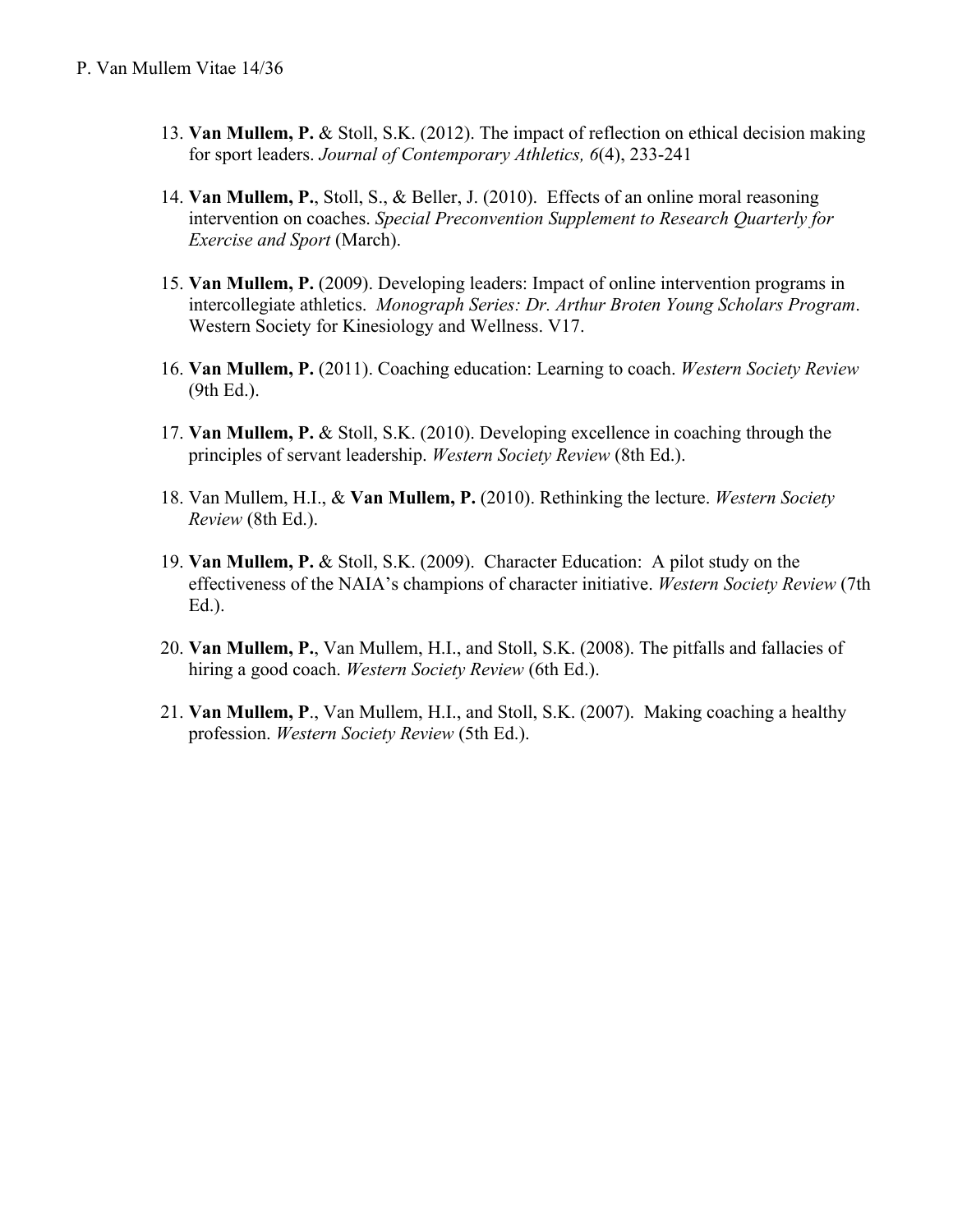# **Publications** —

### **Invited Manuscripts**

- 1. **Van Mullem, P.** (2018). Working with coaches and their teams in youth and collegiate sport in the USA: An interview with Dr. Andy Gillham. *International Journal of Sports Science & Coaching, 13*(3), 315-317. https://doi.org/10.1177/1747954118771133
- 2. **Van Mullem, P.** (2016). (Resource Review) Peak: Secrets from the new science of expertise. *International Sport Coaching Journal, 3*(3), 368-370.
- 3. **Van Mullem, P.** (2015). Developing a systematic evaluation for coaches, a commentary on "coach evaluation' by Gillham, Hansen, and Brady. *International Sport Coaching Journal, 2*(2), 203-205*.*
- 4. **Van Mullem, P.** (2015). (Resource Review) Wooden: A coach's life. *International Sport Coaching Journal, 2*(1), 81-82.
- *5.* **Van Mullem, P.** (2012). The legacy of Coach Paterno may be in the last lesson he taught us (Guest *Editorial*). *Pelinks4u (Online), February*, *14*(2).
- *6.* Stoll, S. K., Beller, J. M., **Van Mullem, P.**, Brunner, D., & Barnes, J. (2009). Servant leadership in coaching. Published proceedings: International Conference in honor of the 75-year anniversary of the Sports Games Department of the Lesgaft State University of Physical Culture, St. Petersburg, Russia, pp. 169-175.
- 7. **Van Mullem, P.**, Brunner, D., & Stoll, S.K. (2008). Practical applications for teaching character through sport*. PElinks4u (Online), October,10*(8).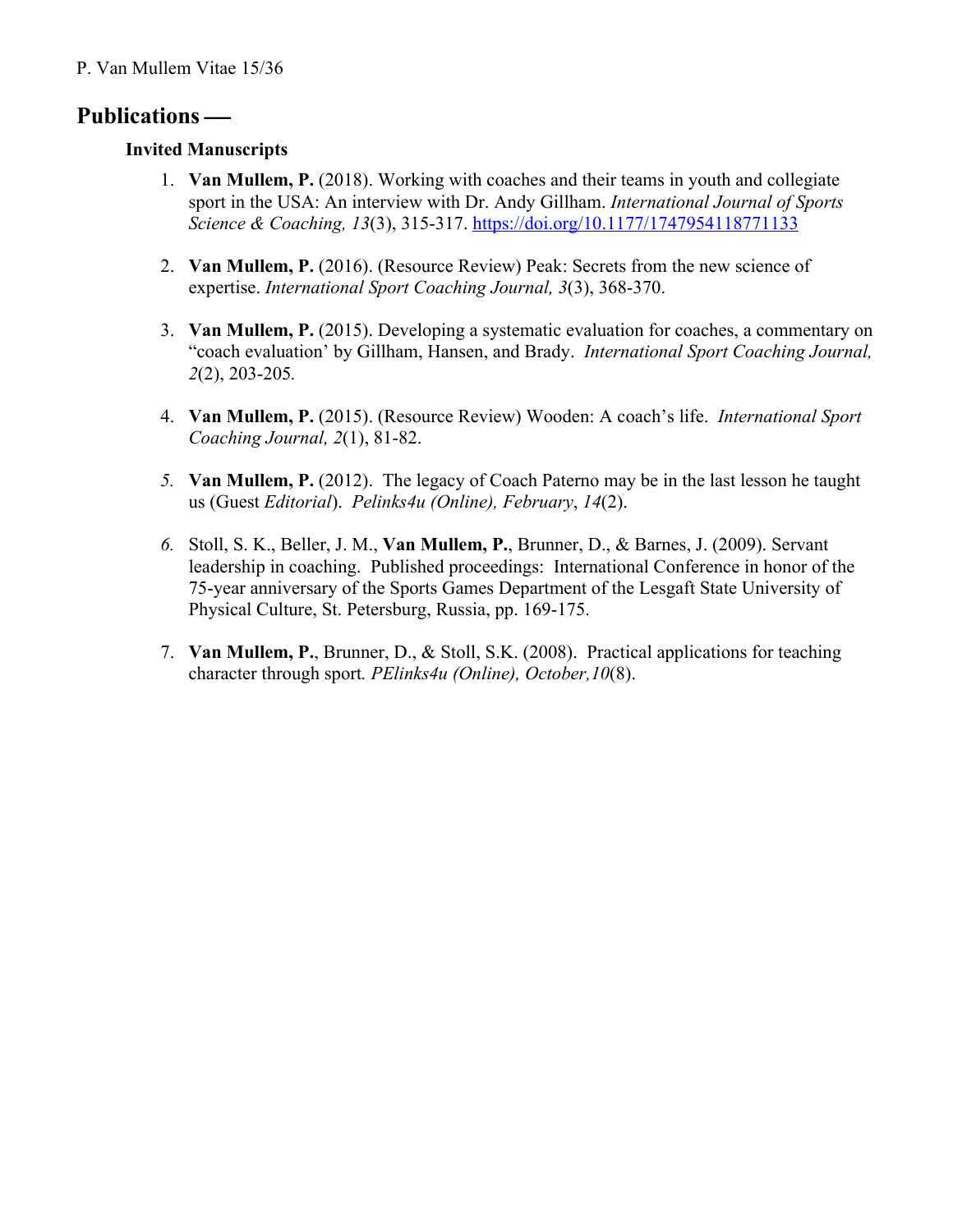# **Publications** —

### **Trade (***Practical Application***)**

- 1. **Van Mullem, P.** (*2021, October 29*). Prepared for the Role: Danny Sprinkle's Path to Head Coach. Retrieved: https://sportcoachamerica.org/prepared-for-the-role-danny-sprinkles-path-to-collegiatehead-coach/
- 2. **Van Mullem, P.** and Gano-Overway, L. (*2021, August 17*). To Coach is to Be a Role Model: Developing an Ethical Mind-Set. Retrieved: https://sportcoachamerica.org/to-coach-is-to-be-a-rolemodel-developing-an-ethical-mind-set/
- 3. **Van Mullem, P.** and Showalter, D. (*2021, May 16*). Choices that Require Zero Talent. *Sport Coach America. Retrieved:* https://sportcoachamerica.org/actions-that-require-zero-talent/
- 4. **Van Mullem, P.** and Showalter, D. (*2020, October 25*). Leadership Lesson: Teach Work Ethic, Stay Humble, and Surround Yourself with Good People. *PHE America. Retrieved:* http://www.pheamerica.org/2020/leadership-lesson-work-hard-stay-humble-surround-yourselfwith-good-people/
- 5. **Van Mullem, P.** (*2020, March 19)*. Snow Valley: A Learning Environment for Coaches (4-part series). *PHE America. Retrieved:* http://www.pheamerica.org/2020/snow-valley-a-learningenvironment-for-coaches/
- 6. **Van Mullem, P.** & Showalter, D. (*2019, October 9)*. End on a Positive. *PHE America. Retrieved:* http://www.pheamerica.org/2019/end-on-a-positive-3-minute-read/
- 7. **Van Mullem, P.** & Showalter, D. (*2019, July 1)*. It's Not What You Teach But How You Teach It. *PHE America. Retrieved:* http://www.pheamerica.org/2019/its-not-what-you-teach-buthow-you-teach-it/
- 8. **Van Mullem, P.** (2019, February 15). Snow Valley: A Learning Environment for Coaches Part 4. *Physical and Health Education America.* Retrieved: http://www.pheamerica.org/2019/snow-valleya-learning-environment-for-coaches-part-iv/
- 9. **Van Mullem, P.** (2019, February 15). Snow Valley: A Learning Environment for Coaches Part 4. *Physical and Health Education America.* Retrieved: http://www.pheamerica.org/2019/snow-valleya-learning-environment-for-coaches-part-iv/
- 10. **Van Mullem, P.** (2019, January 16). Snow Valley: A Learning Environment for Coaches Part 3. *Physical and Health Education America.* Retrieved: http://www.pheamerica.org/2019/snow-valleya-learning-environment-for-coaches-part-iii/
- 11. **Van Mullem, P.** (2018, December 21). Snow Valley: A Learning Environment for Coaches Part 2. *Physical and Health Education America.* Retrieved: http://www.pheamerica.org/2018/snowvalley-a-learning-environment-for-coaches-part-2/
- 12. **Van Mullem, P.** (2018, November 30). Snow Valley: A Learning Environment for Coaches Part 1. *Physical and Health Education America.* Retrieved: http://www.pheamerica.org/2018/snowvalley-a-learning-environment-for-coaches-part-1/
- *13.* **Van Mullem, P.** & Showalter, D. (*2018, September 17)*. The foundation of an effective practice. *Physical and Health Education America. Retrieved: http://www.pheamerica.org/2018/thefoundation-of-an-effective-practice-session/*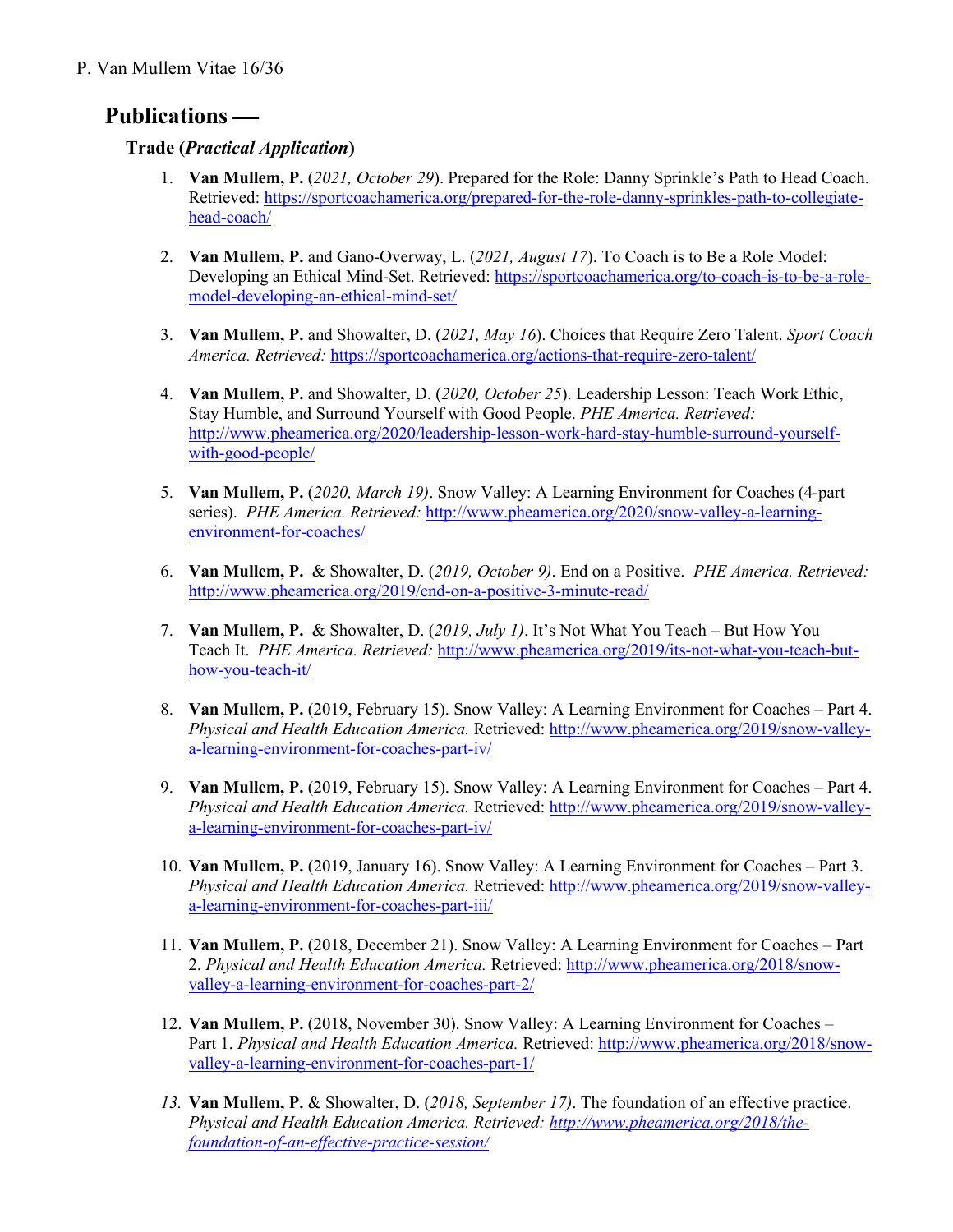- 14. Croft, C. **& Van Mullem, P**. (*2018)*. Developing as an assistant coach. *Coach and Athletic Director. September/October, 88(2)*. https://coachad.com/articles/developing-learning-as-assistantcoach/
- 15. **Van Mullem, P.** (*2018, June 22)*. Beyond experience as a teacher-coach: Insight from 50 years of leading young people. *PHE America. Retrieved: http://www.pheamerica.org/2018/beyondexperience-as-a-teacher-coach-insight-from-50-years-of-leading-young-people/*
- *16.* **Van Mullem, P.** & Showalter, D. (*2018, January 24)*. Building team culture: "Mind candy" for coaches. *Physical and Health Education America. Retrieved: http://www.pheamerica.org/2018/building-team-culture-mind-candy-for-coaches/*
- 17. **Van Mullem, P.** (*2017, October 2)*. Coach Development: Learn, Connect, Support**.** *Physical and Health Education America.* Retrieved: http://www.pheamerica.org/2017/youth-coach-developmentlearn-connect-and-support/
- 18. **Van Mullem, P.** (*2017, July 10)*. Coaching for the long-term: Staying in the game**.** *Physical and Health Education America.* Retrieved: http://www.pheamerica.org/2017/coaching-for-the-longterm-staying-in-the-game/
- 19. **Van Mullem, P**. & Carrier, C. (*2017)*. Seven strategies to a long-term coaching career. *Winning Hoops 31*(4*),* 15-18.
- 20. **Van Mullem, P.** (2016, December 11). The passing of a coach. *Physical and Health Education America.* Retrieved from http://www.pheamerica.org/2016/the-passing-of-a-coach/
- 21. Croft, C. & **Van Mullem, P.** (2016, November). Creating a coaching network. *Athletic Leadership Journal 2*(1). Retrieved from: http://www.athleticleadershipjournal.com/creating-a-coachingnetwork.html
- 22. **Van Mullem, P.** (2016, September 3). 2016 National Coaching Conference: Pursuing mastery in coaching – insight from (5) perspectives. *Physical and Health Education America.* Retrieved from http://www.pheamerica.org/2016/2016-national-coaching-conference-pursuing-mastery-incoaching-insight-from-5-perspectives/
- 23. **Van Mullem, P.** (2016, July). The Baylor scandal: A self-check for educators. *Physical and Health Education America.* Retrieved from http://www.pheamerica.org/2016/the-baylor-scandal-a-selfcheck-for-educators/
- 24. **Van Mullem, P.** (2016, May 5). What three coaches taught me about teaching. *Physical and Health Education America.* Retrieved from http://www.pheamerica.org/2016/what-three-coaches-taughtme-about-teaching/
- 25. **Van Mullem, P.** (2016, January 1). A master teachers influence never ends. *Physical and Health Education America.* Retrieved from http://www.pheamerica.org/2016/a-master-teachers-influencenever-ends/
- 26. Croft, C. & **Van Mullem, P**. (2016, January). The importance of building a coaching network. *Athletic Leadership Journal 1(1).* Retrieved from: http://www.athleticleadershipjournal.com/coaching-network.html
- 27. **Van Mullem, P.** (2015, June 1). A coach's legacy captured in words. *Pelinks4u (Online), June/July, 17*(6). Retrieved from http://www.pheamerica.org/2015/a-coachs-legacy-captured-inwords/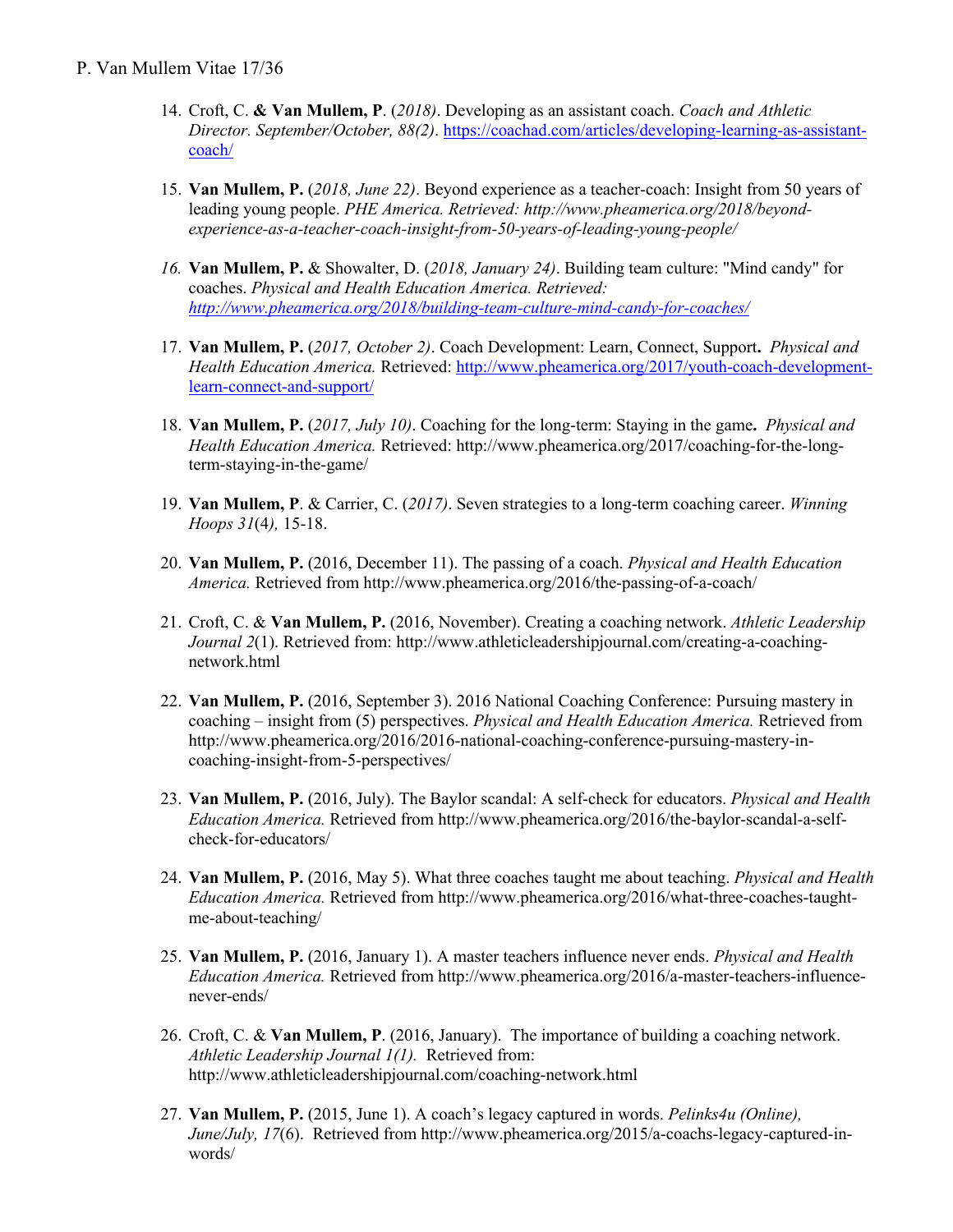- 28. **Van Mullem, P.** (2015, March 1). The master teacher: A lesson in learning from coach K. *Pelinks4u (Online), March, 17*(3)*.* Retrieved from http://www.pheamerica.org/2015/the-masterteacher-a-lesson-in-learning-from-coach-k/
- 29. **Van Mullem, P.** (2014, December 1). UNC scandal: The power of a coach. *Pelinks4u (Online), November/December*, *16*(9). Retrieved from http://www.pheamerica.org/2014/the-unc-academicscandal-the-power-of-a-coach/
- 30. **Van Mullem, P.** (2014, May 1). The Wooden way: Continuing to learn as a coach. *Pelinks4u (Online),* May, *16*(5). Retrieved from http://www.pheamerica.org/2014/the-wooden-waycontinuing-to-learn-as-a-coach/
- 31. **Van Mullem, P.** (2014, April 1). 2013 Dr. Bob Frederick sport leadership lecture series, parts 1-3. *Pelinks4u (Online), March*, *16*(3); *April,* 16(4); *May,* 16(5). Retrieved from http://www.pheamerica.org/2014/2013-dr-bob-frederick-sport-leadership-lecture-series-2/
- 32. **Van Mullem, P.** & Croft, C. (2013). 6 keys to a successful coaching career. *Coach and Athletic Director. July/August*, *82*(8*)*, 40-43.
- 33. **Van Mullem, P.** (2013, December 1). Incognito incident: A character lesson for coaches. *Pelinks4u (Online),* December, *15*(10). Retrieved from http://www.pheamerica.org/2013/theincognito-incident-a-character-lesson-for-coaches/
- 34. **Van Mullem, P.** (2013). Finding a mentor coach. *Pelinks4u (Online), May, 15*(5). Retrieved from http://www.pelinks4u.org/articles/vanMullem\_pete6\_2013.htm
- 35. Van Mullem, P. (2013). Coaching and character. *Pelinks4u (Online), February, 15*(2). Retrieved from http://www.pheamerica.org/author/pwvanmullemlcsc-edu/
- 36. **Van Mullem, P.** (2012). Athlete/coach relationships. *Pelinks4u (Online), December, 14*(10). Retrieved from http:// http://www.pelinks4u.org/articles/vanmullem12\_2012.htm
- 37. Van Mullem, H., & **Van Mullem, P**. (2011). Why do Idahoan's play? *Idaho Association of Health, Physical Education, Recreation, and Dance Journal 2010-2011* (IJOPHERD)*.*
- 38. **Van Mullem, P.,** & Stoll, S. K. (2009) An online intervention to improve the moral reasoning of NAIA coaches (doctoral dissertation). *ProQuest Dissertations and Theses*. (3358285).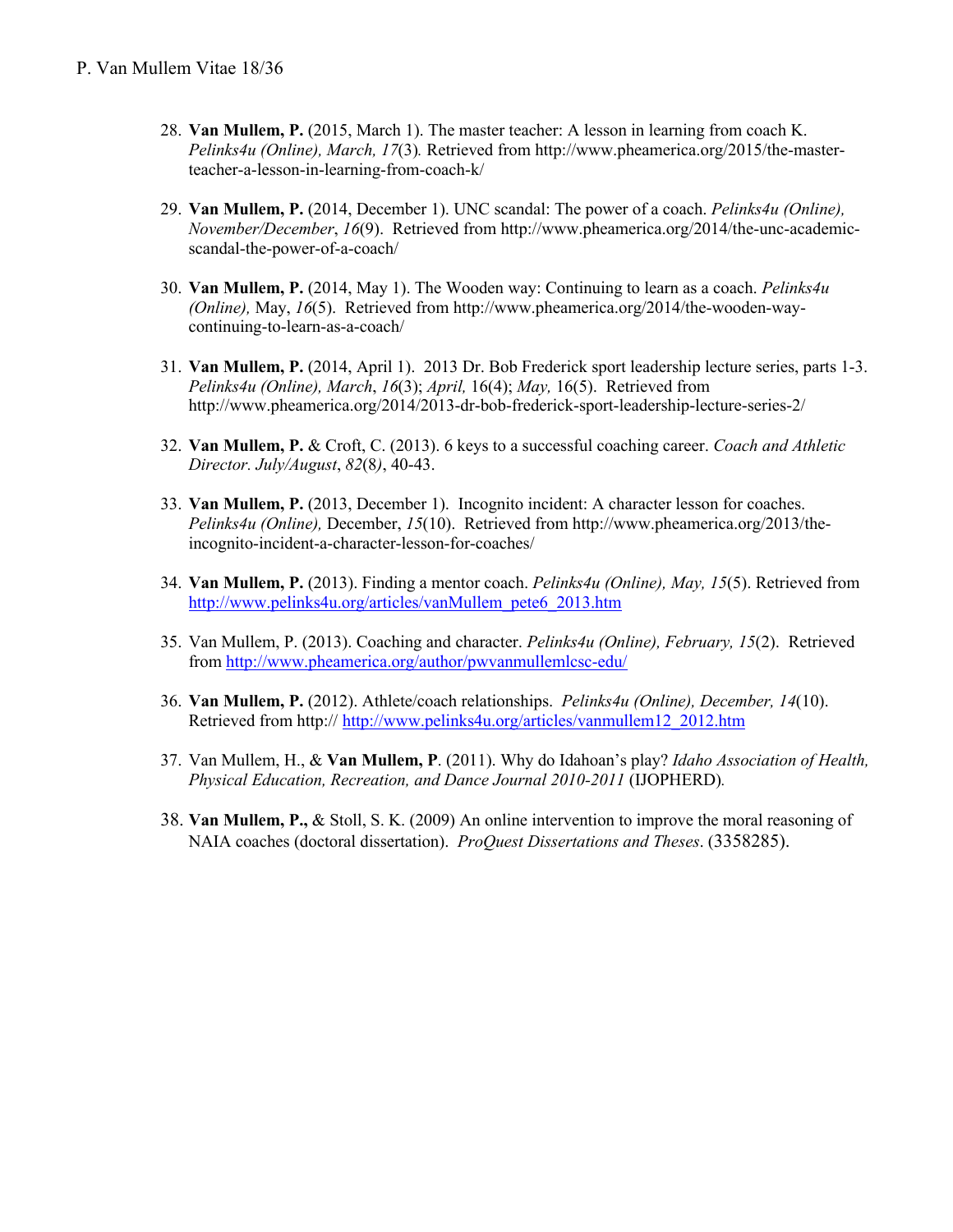# **Invited Presentations —**

- **Van Mullem, P.** (upcoming 2022). *Learn, Reflect, and Relate*. Health & Sport Conference. Ellensburg, WA.
- **Van Mullem, P.** (2021). *E.C. Davis Lecture*. Western Society for Kinesiology and Wellness (Virtual).
- Gano-Overway, L., **Van Mullem, P.,** & Thompson, M. (2021). *Lunch and Learn: National Standards for Sport Coaching*. SHAPE America National Conference.
- **Van Mullem, P.** (2019). *Professional Development Pyramid*. Teaching and Learning Center, Lewis-Clark State College, Lewiston, ID.
- **Van Mullem, P.** (2018). *Win the Tip!: Strategies for developing as a coach*. USA Basketball Coaching Academy, Cleveland, OH.
- **Van Mullem, P.** (2017). *Strategies for developing as a coach*. USA Basketball Coaching Academy, Las Vegas, NV.
- **Van Mullem, P.** (2017). (Invited Panel Member). *The USA basketball experience roundtable*. USA Basketball Coaching Academy, Las Vegas, NV.
- **Van Mullem, P.** & Croft, C. (2017). *Examining career path to head coach*. National Association of Basketball Coaches (NABC) Annual Convention, Final Four, Phoenix, AZ. https://sites.grenadine.co/sites/nabc/en/2017 nabccovention/participants/135/Dr\_++Pete+Van+Mullen
- **Van Mullem, P.** (2011). *The sport industry: Getting a job in sport.* Guest Lecturer, Sport Facilities and Event Management Course. Lewis-Clark State College, Lewiston, ID.
- **Van Mullem, P.** (2010). *Improving assessment and student learning at the program level*. Fall Convocation Workshops, St. Cloud State University, St. Cloud, MN.
- **Van Mullem, P** (2010). *Achieving excellence through servant leadership*. Leadership Development Institute, St. Cloud State University, St. Cloud, MN.
- **Van Mullem, P.** (2009). *Developing effective Online intervention programs in character education*. University of Idaho Celebration of Teaching, Moscow, ID.
- **Van Mullem, P.** (2009). *An Online intervention to improve the moral reasoning of NAIA coaches*. Guest Lecturer, Ethical Communication in Physical Activity, University of Idaho, Moscow, ID.
- **Van Mullem, P.** (2006). *Engaging the program on campus*. National Association of Intercollegiate Athletics (NAIA) National Convention, Champions of Character Workshop. San Diego, CA.
- **Van Mullem, P.** (2005). *Student-athlete advisory councils*. National Association of Intercollegiate Athletics (NAIA). National Convention, Intercollegiate Athletics Forum for Presidents. Kansas City, MO.
- **Van Mullem, P.** (2004). *Best practices on campus*. National Association of Intercollegiate Athletics (NAIA) National Convention, Champions of Character Workshop. Kansas City, MO.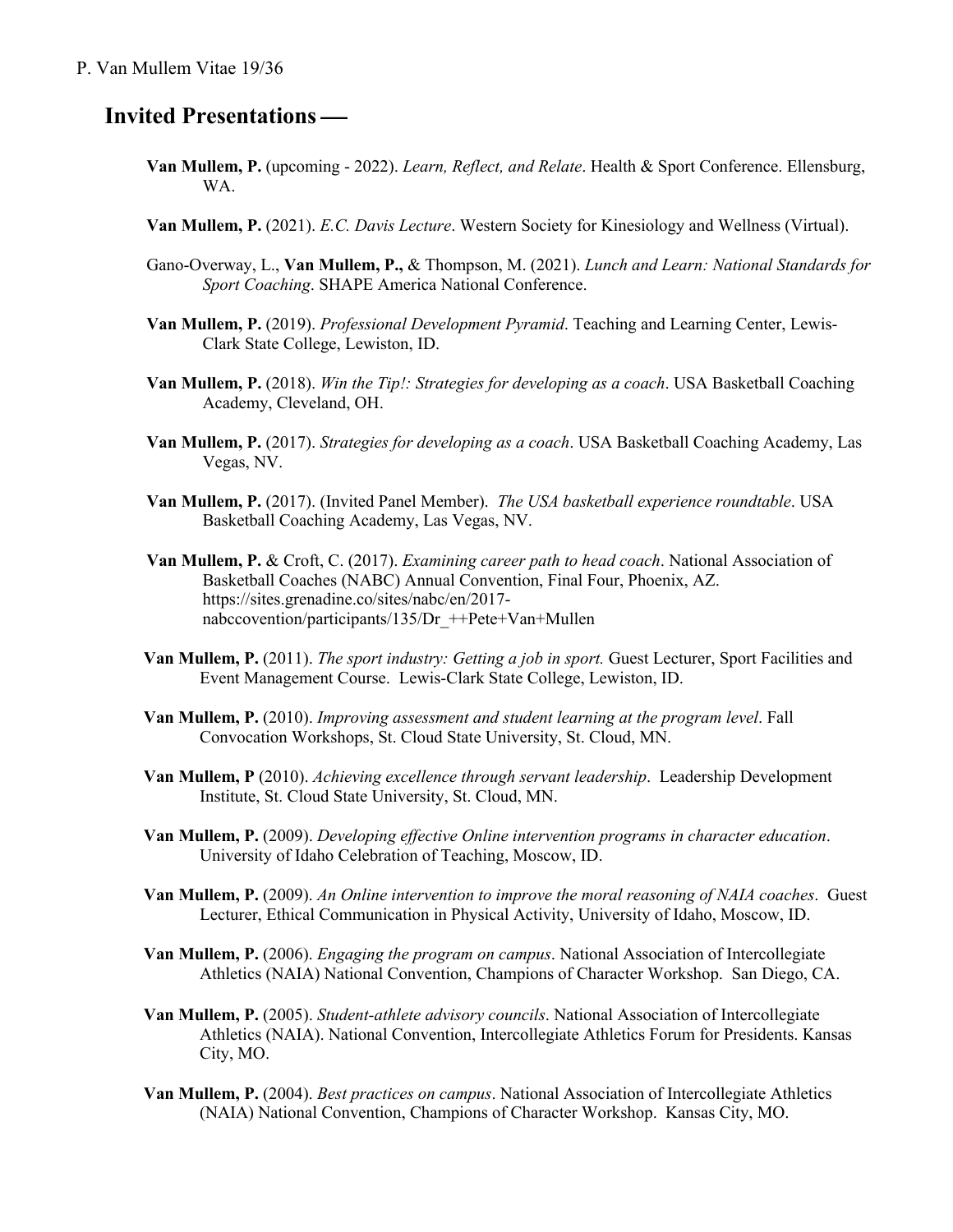- **Van Mullem, P.** (2004). *Networking*. Guest Lecturer, Officiating Sports, University of Kansas, Lawrence, KS.
- **Van Mullem, P.** (2003). *Building Competition in Practice*. Lee Summit Christian Schools Basketball Clinic, Lee Summit, MO.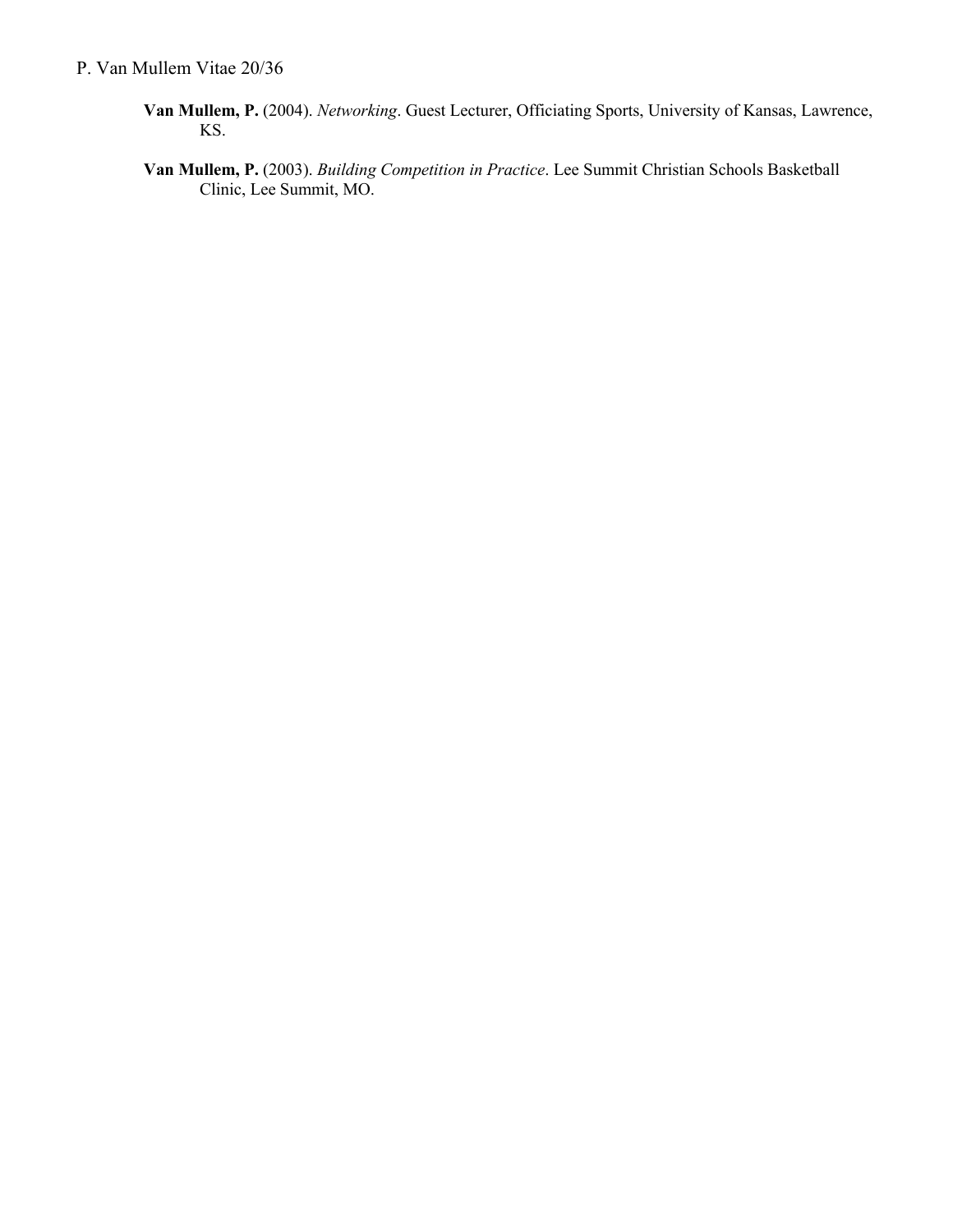#### P. Van Mullem Vitae 21/36

### Webinars —

- **Van Mullem, P.,** Nevills, S., Stets, E. & Carter, M. (2021, January 28). *Athlete A.* SHAPE America Webinars. https://www.shapeamerica.org/prodev/webinars/Free-webinars.aspx
- **Van Mullem, P.** & Croft, C. (2018, September 26). *Examining the career path to collegiate head coach*. WBCA Webinar Series. https://wbca.org/learn/wbca-webinar-series
- **Van Mullem, P.** (2017, December 6). *Deliberate Practice for Coaches: Strategies for Pursuing Expertise in Teaching Sport.* SHAPE America Webinar Series https://www.shapeamerica.org/prodev/webinars/default.aspx#webinars1
- **Van Mullem, P.** (2016). "*Pursuing Mastery in Coaching: Applying the Pyramid of Teaching Success in Sport*." SHAPE America Webinar Series http://www.shapeamerica.org/prodev/webinars/webinarlist.cfm

### Podcasts —

- **Van Mullem, P.** & Wilson, H. (2022, January 18). *Coach Development*. Championship Vision Podcast. https://anchor.fm/kevin-furtado/episodes/Episode-275-Dr--Pete-Van-Mullem-Director-of-Sport-Coach-America-Editor-and-Chief-of-PHE-America-National-Standards-for-Coachese1d57d0
- **Van Mullem, P.** & Gano-Overway. (2021, July 19). [Podcast] *To Be a Better Coach: A Guide for the Youth Sport Coach and Developer*. The Youth Sport Experience Podcast.
- **Van Mullem, P.** & Croft, C. (2018, October 31). [Podcast] *Examining the career path to collegiate head coach*. "The Dirt" NFCA Podcast. https://nfca.org/index.php?option=com\_content&view=article&id=7168&Itemid=441
- **Van Mullem, P.** & Croft, C. (2017, November 29). [Podcast] *Examining the career path to collegiate head coach* (*2nd* segment). Inside the Headset with the AFCA. http://weareafca.libsyn.com/examining-the-career-path-to-collegiate-head-coach
- **Van Mullem, P.** (2017). [Podcast] *Whistle and a clipboard*: The coaching communities' resource. http://whistleandaclipboard.com/2017/05/12/176-pete-van-mullem-professor-former-collegeand-high-school-basketball-coach/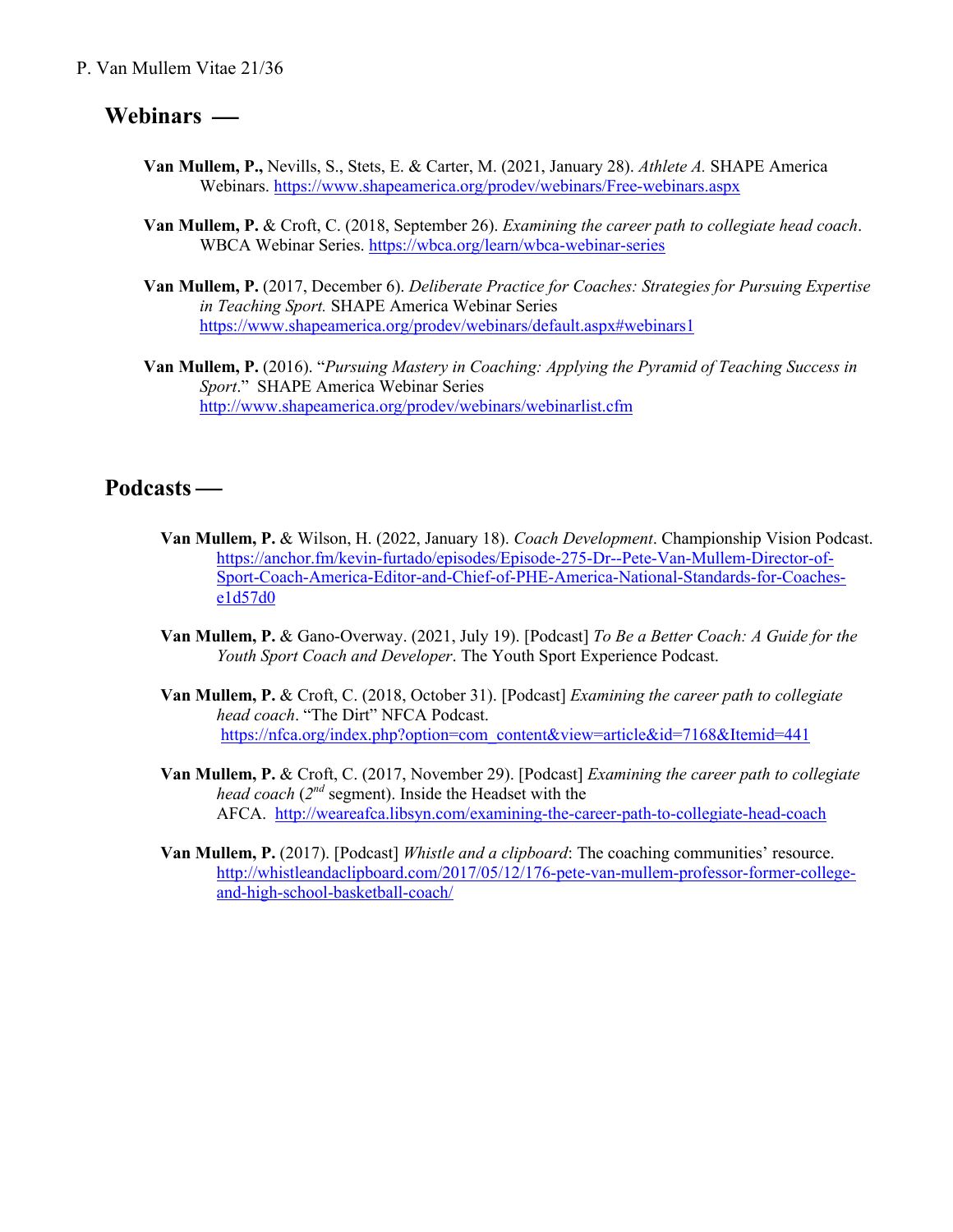#### P. Van Mullem Vitae 22/36

## **National Presentations —**

- Gano-Overway, L., **Van Mullem, P.**, & Thompson, M. (2022 accepted). *Using Curricular Design Principles to Construct Courses and Assess Competencies within Higher Education Institution Coach Education Programs.* USCCE's 2022 North American Coach Development Summit, Spokane, WA.
- **Van Mullem P.** & Wilson, H. (2022). *Connect, Collaborate, and Educate for Better Coaching.* NAKHE Annual Conference (Virtual Poster).
- **Van Mullem P.** & Gillham, A. (2020 cancelled due to COVID). *A CoP in Action: Where Coaches Go To Love the Game Again.* USCCE's 2020 North American Coach Development Summit, Birmingham, AL.
- Croft, C., **Van Mullem, P.**, & Wilson, C.H. (2020 cancelled due to COVID). *Building a Community of Coaches: Strategies for Sport Organizations*. USCCE's 2020 North American Coach Development Summit, Birmingham, AL.
- Gano-Overway, L., **Van Mullem, P.**, & Thompson, M. (2020 cancelled due to COVID). *Using Curricular Design Principles to Construct Courses and Assess Competencies within Higher Education Institution Coach Education Programs.* USCCE's 2020 North American Coach Development Summit, Birmingham, AL.
- **Van Mullem P.** & Croft, C. (2019). *Path to Head Coach in Revenue and Non-Revenue Sports: Implications for Athletic Administrators* (Poster Session). North America Society for Sport Management, New Orleans, LA.
- **Van Mullem P**. & Showalter, D. (2019). *The Foundation of an Effective Practice Session*. North America Coaching Summit, Colorado Springs, CO.
- Stoll, S. & **Van Mullem P.** (2019). *Ethical Decision-Making: Developing a Training Program for Coaches* (Master Class Session). North America Coaching Summit, Colorado Springs, CO.
- Croft. C. & **Van Mullem P.** (2019). *The Career Path of a Collegiate Head Coach: Insight for Coach Developers* (Poster Session). North America Coaching Summit, Colorado Springs, CO.
- McGladrey, B., **Van Mullem P**., & Weishaar, R. (2019). *Ready to Coach: The Professional Preparation of the High School Coach* (Poster Session). North America Coaching Summit, Colorado Springs, CO.
- Mathias, K. & **Van Mullem P**. (2019). *Readiness to Coach: Athletic Administrator Perception of New Coaching Hires* (Poster Session). North America Coaching Summit, Colorado Springs, CO.
- Croft. C. & **Van Mullem P.** (2019). *Climbing the Coaching Ladder: The Pathway of Intercollegiate Head Coaches* (Poster Session). Collegiate Sport Research Institute Conference, Columbia, SC.
- Gano-Overway, L., Driska, A., Moreno, A., Thompson, M. & **Van Mullem, P.** (2018). Panel Session: *Updates to the SHAPE America national standards for sport coaches*. North America Coach Development Summit. Orlando, FL.
- **Van Mullem, P.** & Stoll, S. (2018). *Ethical Decision-Making in Coaching: A Value-Based Approach*. SHAPE America, Nashville, TN.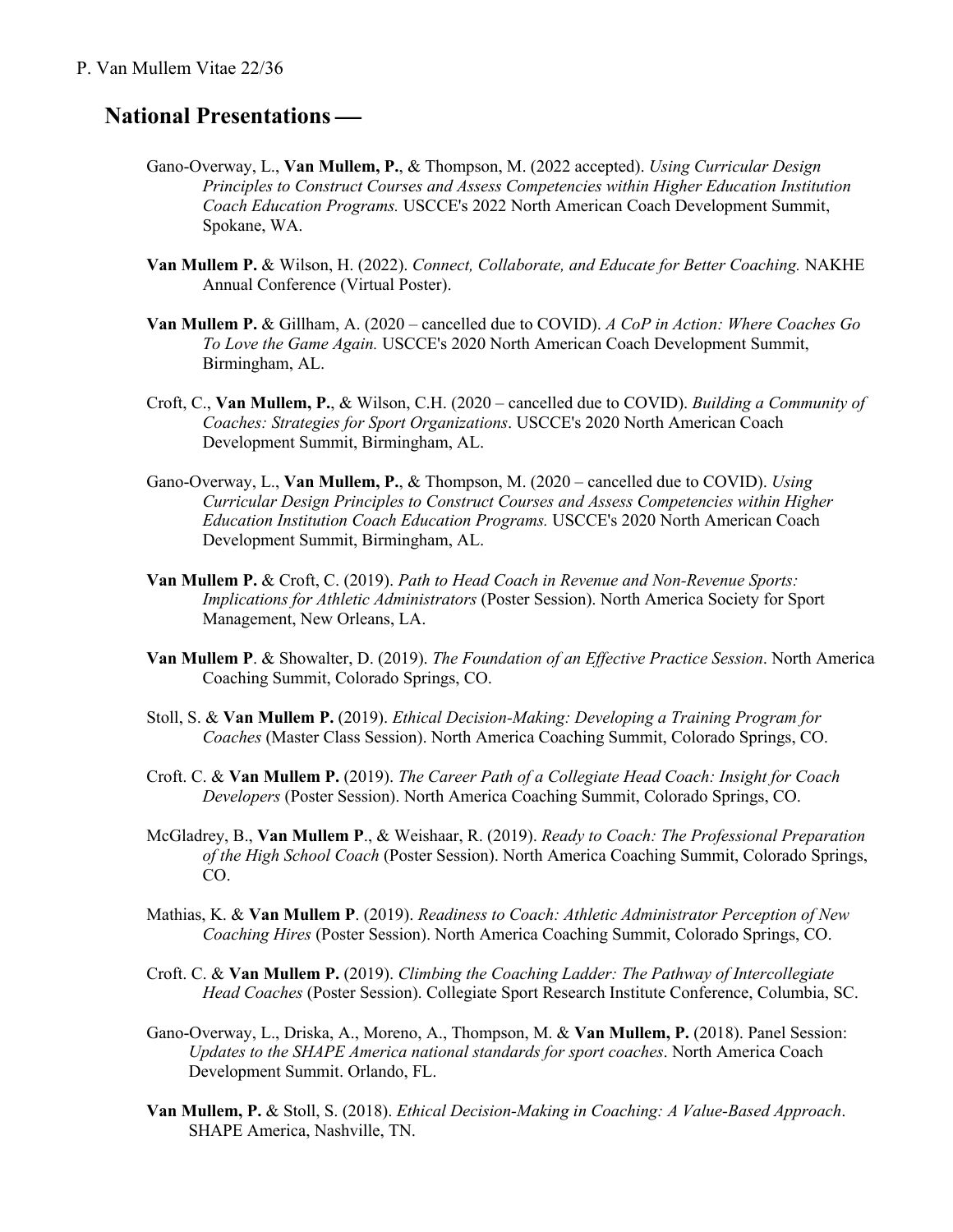- **Van Mullem, P.** (2018). *Win the Tip! - Strategies for Developing as a Coach*. SHAPE America, Nashville, TN.
- **Van Mullem, P.** & Croft, C. (2018). *Developing Under the Guidance of a Mentor: Five Strategies for Coaches*. SHAPE America, Nashville, TN.
- Van Mullem, H. I. & **Van Mullem, P.** (2018). *Coaching the Other Gender: Similarities, Differences, & Strategies for Success*. SHAPE America, Nashville, TN.
- **Van Mullem, P.** & Croft, C. (2017). *Examining Career Path to Head Coach*. National Coaching Conference (NCC). Atlanta, GA.
- Manning, D., Croft, C., & **Van Mullem, P.** (2017). *More than a Cliché: An Examination of Team Culture & Current Trends in Research*. National Coaching Conference (NCC). Atlanta, GA.
- **Van Mullem, P.** (2017). *Enhancing the student experience: Tips for organizing a speaker series. SHAPE America National Conference.* Boston, MA.
- **Van Mullem, P.**, & Dahlin, S. (2016). Panel Facilitators. *Mastery in coaching from five perspectives: An educator, an ethicist, an administrator, a researcher, and a coach.* National Coaching Conference, Seattle, WA.
- **Van Mullem, P.,** & Croft, C. (2016). *The mentality of a mentee: 5 strategies to enhance relationships and learn from mentor-coaches.* National Coaching Conference, Seattle, WA.
- **Van Mullem, P.,** Shimon, J. & Van Mullem, H. (2016). *Building a pedagogical coaching base: Pursuing mastery in teaching sport.* SHAPE America National Convention, Minneapolis, MN.
- **Van Mullem, P.** & Carrier, A. (2015). "*A Life in Coaching: 7 Strategies to Finding Longevity in the Coaching Profession*." National Coaching Conference, Morgantown, WV.
- Croft, C. & **Van Mullem, P**. (2015). Poster Presentation. "*A Career Path to Head Coach: A Study on NCAA Division II Coaches.*" National Coaching Conference, Morgantown, WV.
- **Van Mullem, P.** (2015). "*Coaching Education: Applying the Pyramid of Teaching Success in Sport*." SHAPE America National Convention, Seattle, WA.
- **Van Mullem, P.** & Cole, M. (2015). "*Effective Strategies for Communicating with Parents in Sport*." SHAPE America National Convention, Seattle, WA.
- **Van Mullem, P.** & Brunner, D. (2014). "*Developing a Value-Driven Leadership Philosophy for Long-Term Success*." National Coaching Conference, Washington, D.C.
- **Van Mullem, P.** & Croft, C. (2014). "*Planning your Journey in Coaching: Building a Network for Success*." National Coaching Conference, Washington, D.C.
- **Van Mullem, P.** & Van Mullem, H. I. (2014). "*The Learning Process of a Coach: Preferences of Collegiate and High School Coaches in the United States*" (*Poster Presentation*). National Coaching Conference, Washington, D.C.
- **Van Mullem, P.** & Croft, C. (2014). "*Getting Started in Coaching: Six Keys to Success*." National AAHPERD Convention, St. Louis, MO.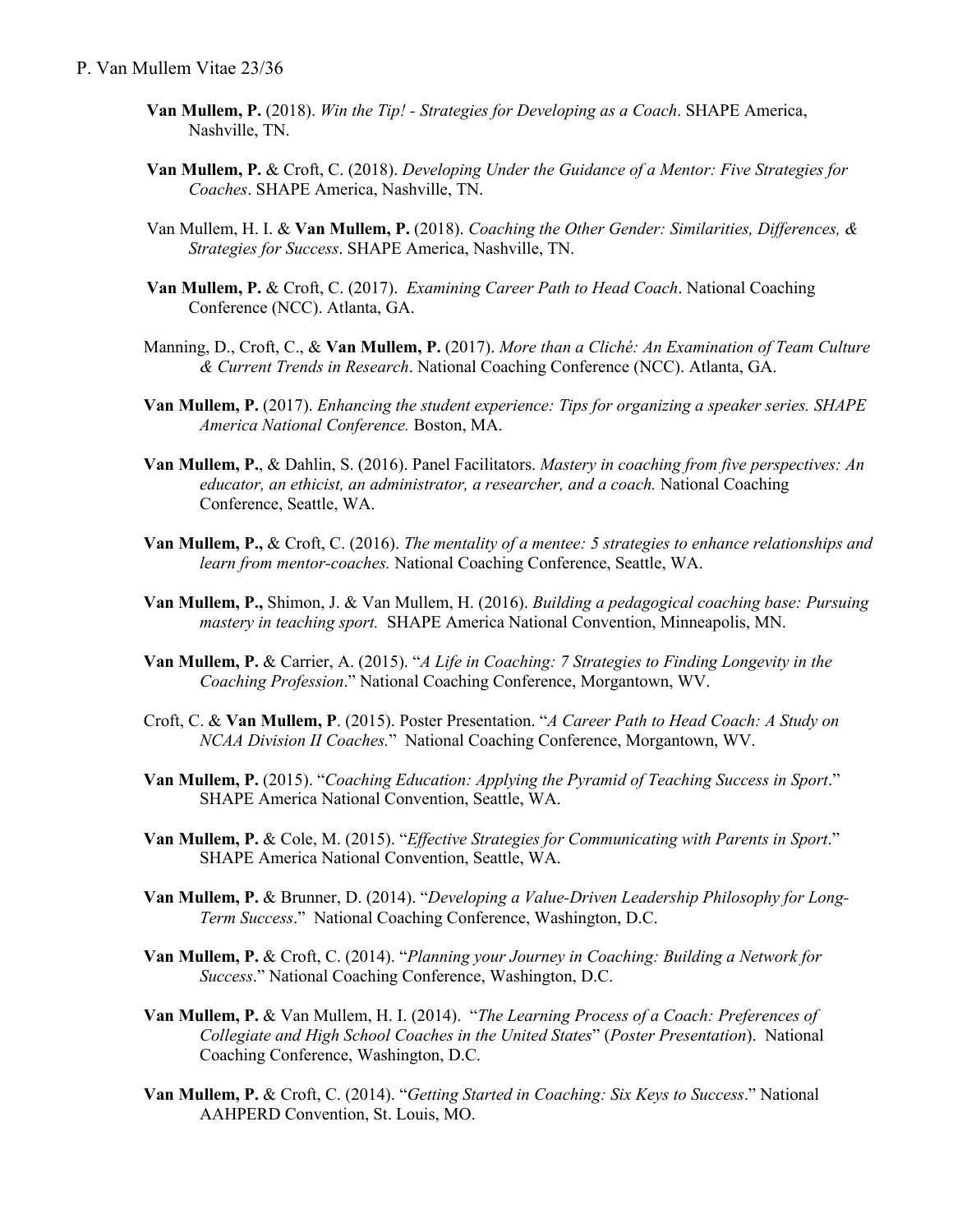#### P. Van Mullem Vitae 24/36

- **Van Mullem, P.** & Brunner, D. (2013). "*Developing a Successful Coaching Philosophy: A Step-by-Step Approach*." National AAHPERD Convention, Charlotte, NC.
- **Van Mullem, P.**, Stoll, S.K., & Van Mullem, H. (2012). "*Teaching Sport Ethics: One Perspective*." National NASSM Conference, Seattle, WA.
- **Van Mullem, P.**, & Van Mullem, H. (2012). "*Coaching Education: How Winning Coaches Learn to Coach*." National AAHPERD Convention, Boston, MA. *Conference cancelled due to fire and subsequent power outage.*
- **Van Mullem, P.**, & Van Mullem, H. (2011). "*Coaching Education: Learning to Become a Coach: Past, Present, and Future*." National AAHPERD Convention, San Diego, CA.
- **Van Mullem, P.**, & Stoll, S. (2011). "*Sport Leadership, Developing a Successful Philosoph*y." National AAHPERD Convention, San Diego, CA.
- **Van Mullem, P.**, & Stoll, S. (2010). "*Assisting Sport Managers in Making Ethical Decision through a Proven Online Course*." NASSM National Conference, Tampa, FL.
- **Van Mullem, P.**, Stoll, S., & Beller, J. (2010). "*Effects of an Online Moral Reasoning Intervention on Coaches*." Research Consortium – Free Communication Session, National AAHPERD Convention, Indianapolis, IN.
- **Van Mullem, P.** (2010). "*Facilitating Classroom Discussion through Participation in an Online Blog*" NASSM National Conference, Tampa, FL.
- **Van Mullem, P.**, & Stoll, S. (2010). "*Coaching Education: Developing Leadership through a Proven Online Program*." National AAHPERD Convention, Indianapolis, IN.
- **Van Mullem, P.**, Brunner, D., & Stoll, S. (2008). "*Practical Application for Teaching Character through Sport*." AAHPERD National Convention, Fort Worth, TX.
- Gwebu, A., Barnes, J., **Van Mullem, P**., Reese, E., & Stoll, S. (2007). "*Conceptual Framework for Understanding Sport Management Ethics*." NASSM Conference, Ft. Lauderdale, FL.
- **Van Mullem, P.** & Stoll, S. (2007). "*The Paradox of a Good Coach*." National Coaching Educators' Conference, Indianapolis, IN.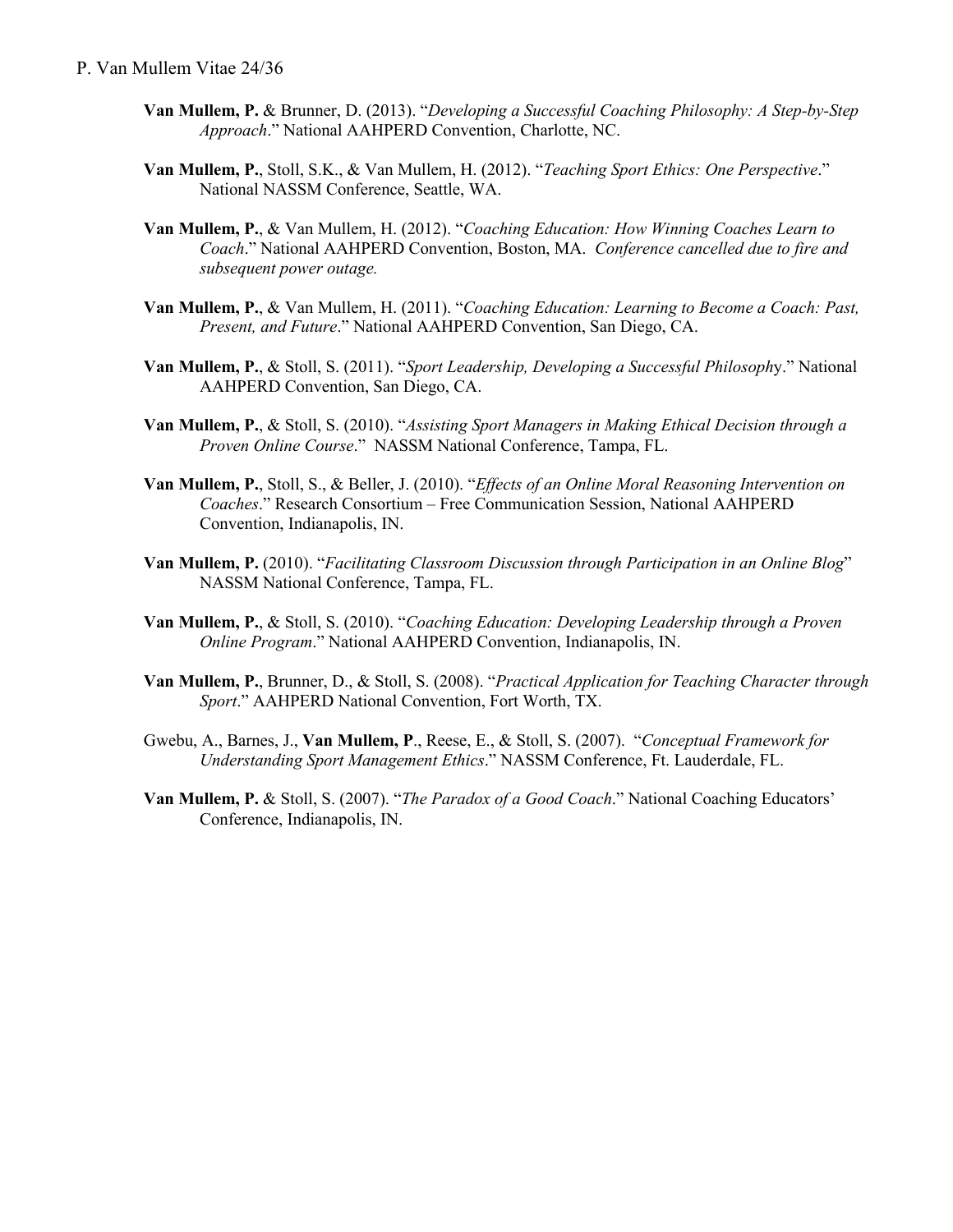#### P. Van Mullem Vitae 25/36

# **Regional Presentations —**

- **Van Mullem, P.** (2019). Win the Tip! Insight on Leadership from over 100 speakers. Dr. Bob Frederick Sport Leadership Lecture Series, Lewiston, ID.
- Van Mullem, H. & **Van Mullem, P.** (2018). "*Coaching the Other Gender: Strategies to Build Trust and Respect*." SHAPE America Western District Conference, Boise, ID.
- **Van Mullem, P.** (2018). Win the Tip! Strategies for Developing as a Coach. SHAPE Idaho Conference, Lewiston, ID.
- **Van Mullem, P.** (2016). "Quest for Expertise: 5 Strategies for Long-Term Professional Growth in Teaching and Coaching." SHAPE Idaho Conference, Boise, ID.
- **Van Mullem, P.** (2015). "The Master Teacher: Striving to Help Others Achieve Success." Western Society for Kinesiology and Wellness Conference, Reno, NV.
- Stoll, S. & **Van Mullem, P**. (2015). "Coaching and Character: A Blueprint for Managing High Risk Student-Athletes." Western Society for Kinesiology and Wellness Conference, Reno, NV.
- **Van Mullem, P.** & Croft, C. (2013). "Coaching: Finding the Right Level for You." Western Society for Kinesiology and Wellness Conference, Reno, NV.
- **Van Mullem, P.** (2013). "Becoming a College Coach: The Career Path of NCAA DII Men's Basketball Coaches." Western Society for Kinesiology and Wellness Conference, Reno, NV.
- **Van Mullem, P.** & Croft, C. (2013). "Building a Career in Coaching: How to get started." IAHPERD Conference, Moscow, ID.
- **Van Mullem, P.** & Van Mullem, H.I. (2013). "How Winning Coaches Learn to Coach." IAHPERD Conference, Moscow, ID.
- **Van Mullem, P.** & Cole, M. (2013). "Recognizing Different Type of Parents in Sport and How to communicate with them." Northwest District AAHPERD Conference, Missoula, MT.
- Scott, J. & **Van Mullem, P.** (2013). "Servant Leadership in the Classroom: Helping Students Develop a Servant-Leadership Philosophy." IACBE Northwest Regional Conference, Coeur d'Alene, ID.
- **Van Mullem, P.** (2013). "How to Find a Mentor in Coaching." Northwest District AAHPERD Conference, Missoula, MT.
- **Van Mullem, P.**, Van Mullem, H.I., Grant, T., & Stoll, S. (2012). "Enhancing Learning through Technology: A collaboration project using Wiki pages." Western Society for Kinesiology and Wellness Conference, Reno, NV.
- **Van Mullem, P.** & Croft, C. (2012). "Building a Career in Coaching: How to get started." Western Society for Kinesiology and Wellness Conference, Reno, NV.
- **Van Mullem, P.** (2012). "The Influence of a Coach: Meeting the Challenge." Northwest District AAHPERD Conference, Bozeman, MT.
- **Van Mullem, P.** (2012). Panel Facilitator. "Young Scholar Celebration: Being a Professional in Academia?" Western Society for Kinesiology and Wellness Conference, Reno, NV.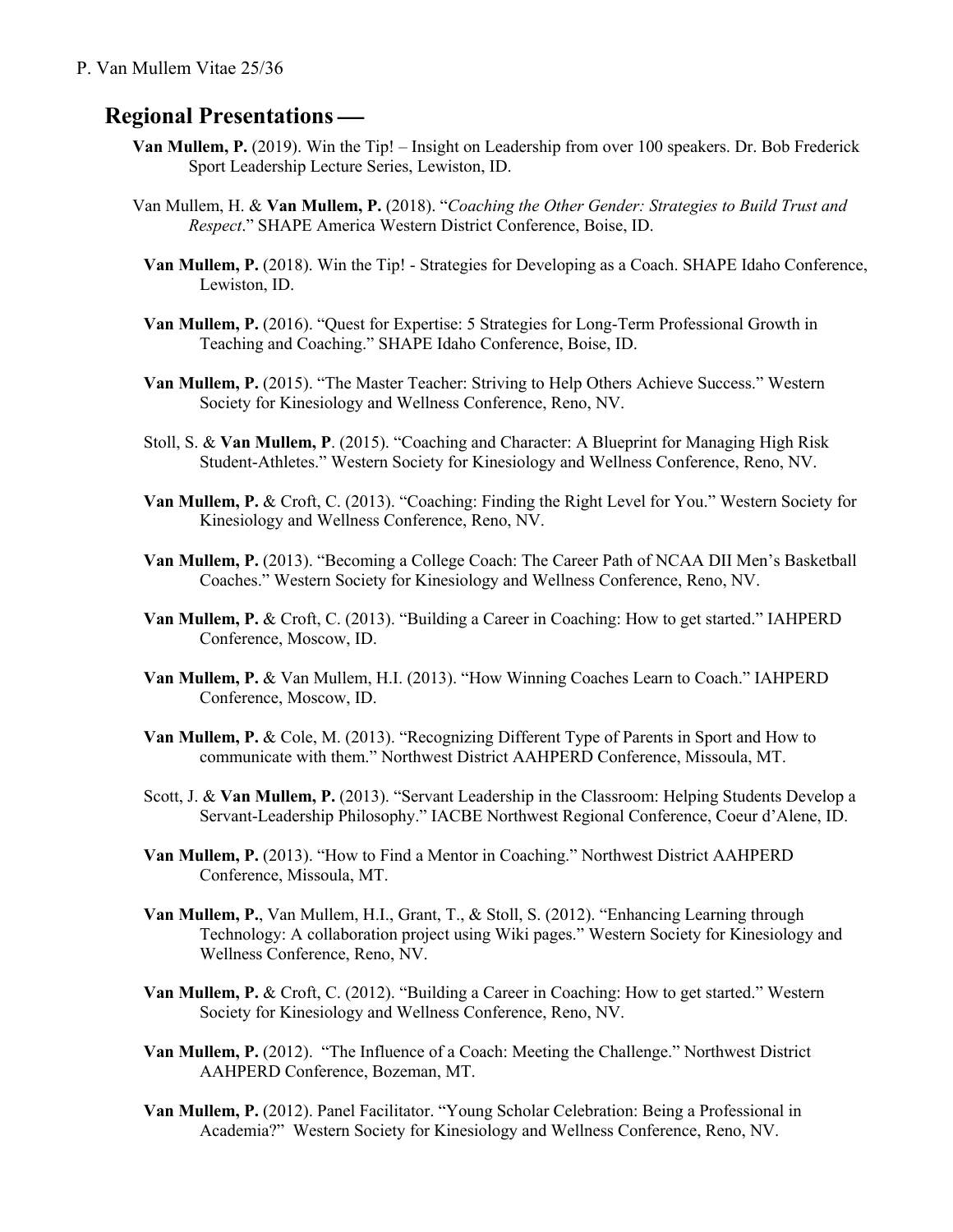#### P. Van Mullem Vitae 26/36

- **Van Mullem, P.** (2011). Panel Facilitator. "What is the Purpose of Today's Kinesiology Professional Organizations?" Western Society for Kinesiology and Wellness Conference, Reno, NV.
- **Van Mullem, P.** (2011). Panel Facilitator. "The Role of a Sport Management Program in a Kinesiology Department." Western Society for Kinesiology and Wellness Conference, Reno, NV.
- Van Mullem, H.I., & **Van Mullem, P.** (2011). "Coaching Perspective: How Winning Female Coaches Define Success in Coaching." Western Society for Kinesiology and Wellness Conference, Reno, NV.
- **Van Mullem, P.** (2010). Panel Facilitator. "Coaching Education: What is the Future?" Western Society for Kinesiology and Wellness Conference, Reno, NV.
- **Van Mullem, P.** (2010). Panel Facilitator. "Coaching Education: Historical and Current Perspectives." Western Society for Kinesiology and Wellness Conference, Reno, NV.
- Van Mullem, H.I., & **Van Mullem, P.** (2010). "Rethinking the Lecture." Western Society for Kinesiology and Wellness Conference, Reno, NV.
- **Van Mullem, P.** (2010). "Coaching Education: Learning to Become a Coach." Western Society for Kinesiology and Wellness Conference, Reno, NV.
- **Van Mullem, P.** (2010). "The Future of Coaching Education." IAHPERD Conference, Boise, ID.
- **Van Mullem, P.**, & Stoll, S. (2009). "Coaching Education: Developing Effective Online Intervention Programs." MNAHPERD Conference, Roseville, MN.
- **Van Mullem, P.**, & Stoll, S. (2009). "Coaching Education: Developing Excellence in Coaching through the Principles of Servant Leadership." Western Society for Kinesiology and Wellness, Reno, NV.
- **Van Mullem, P.** (2009). "Developing Leaders: Impact of Online Intervention Programs in Intercollegiate Athletics." Western Society for Kinesiology and Wellness, Reno, NV.
- Van Mullem, H.I., & **Van Mullem, P.** (2009). "Do Idahoans Play?" IAHPERD Conference, Moscow, ID.
- **Van Mullem, P.**, Van Mullem, H.I., & Stoll, S. (2009). "Servant Leadership: Developing Excellence in Your Sport or Recreational Program." Northwest District AAHPERD Conference, Missoula, MT.
- **Van Mullem, P.** & Stoll, S. (2008). "The Effectiveness of the NAIA's Champions of Character Initiative." Western Society for Kinesiology and Wellness, Reno, NV.
- **Van Mullem, P.** & Van Mullem, H.I. (2008). "The Ethical Responsibility of an Interscholastic Athletic Director." SW District AAHPERD Convention, Kona, HI.
- **Van Mullem, P.** (2008). "A Study on the Effectiveness of the NAIA's Champions of Character Initiative." University of Idaho Graduate Student Expo, Moscow, ID.
- **Van Mullem, P.** & Van Mullem, H.I. (2007). "The Pitfalls and Fallacies of Hiring a Good Coach." Western Society for Kinesiology and Wellness, Reno, NV.
- **Van Mullem, P.** (2007). "Verbal Commitment: The Ethical Dilemma of Collegiate Recruiting." University of Idaho Graduate Student Expo, Moscow, ID.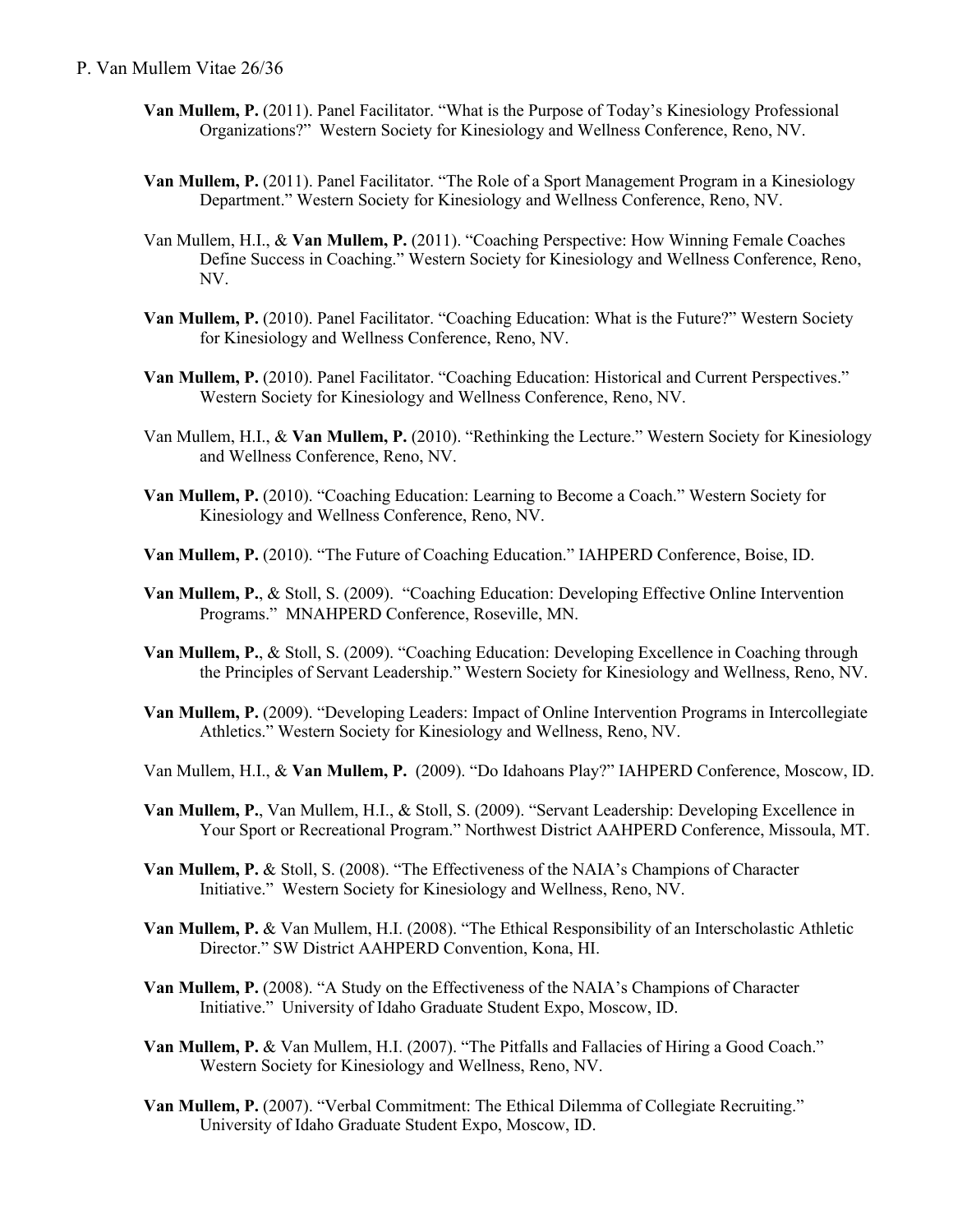### P. Van Mullem Vitae 27/36

**Van Mullem, P.**, Van Mullem, H.I., & Stoll, S. (2006). "Making Coaching a Healthy Profession." Western Society for Kinesiology and Wellness, Reno, NV.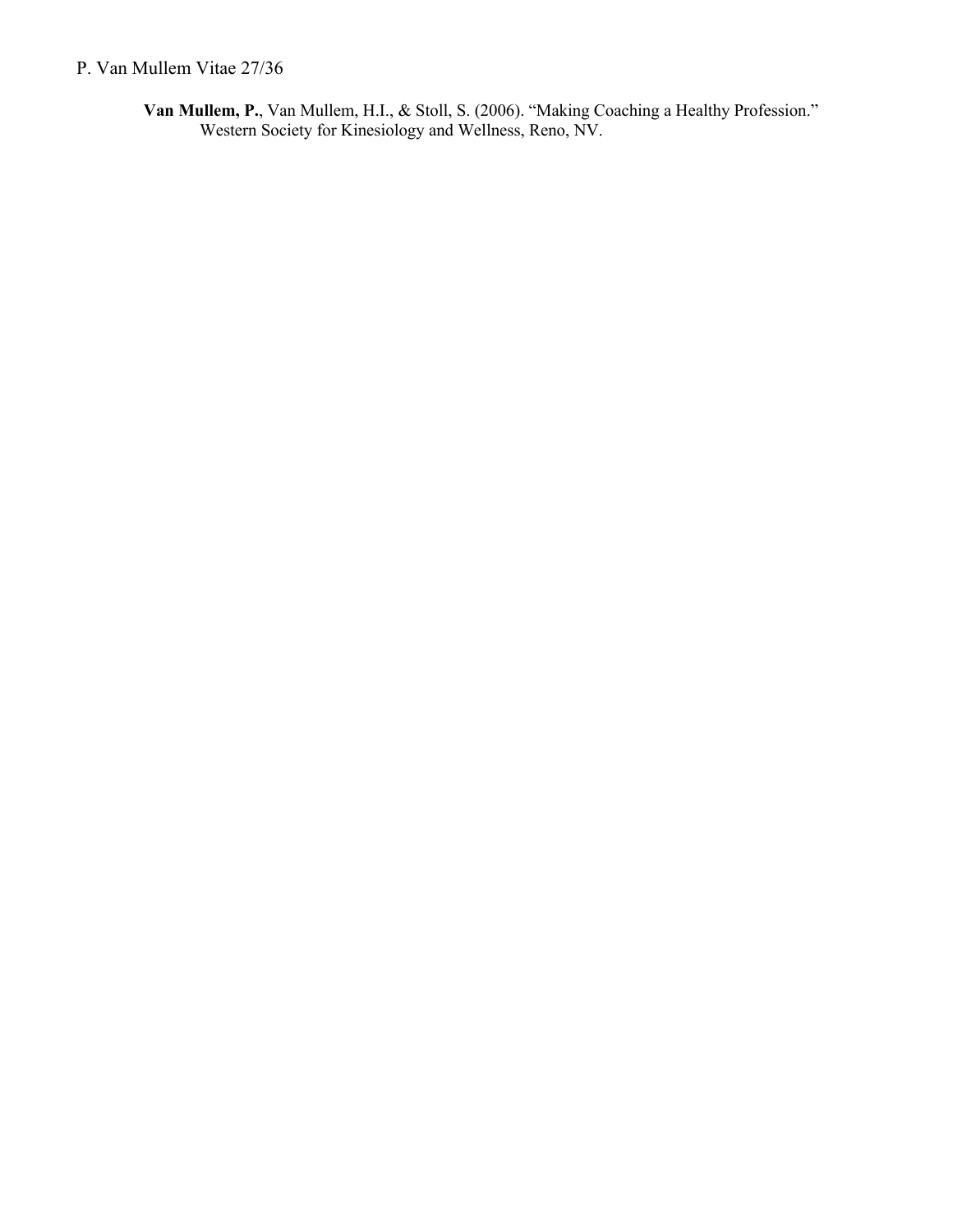## Grants —

- **Van Mullem, P.** (2022) "*Research for Book Project*." Faculty Development Grant, Lewis-Clark State College. Awarded \$1,000.
- **Van Mullem, P.** (2021) "*North America Coaching Summit*." Faculty Development Grant, Lewis-Clark State College. Awarded \$1,000.
- **Van Mullem, P.** (2020) "*North America Coaching Summit*." Faculty Development Grant, Lewis-Clark State College. Awarded \$1,000.
- **Van Mullem, P.** (2019) "*Lessons from an All-American Coach (*Working Book Title*)*." Higher Education Research Council, Lewis-Clark State College. Awarded \$1,235.
- **Van Mullem, P.** (2019) "*Sport Leadership Lecture Series*." Institutional Grant, Lewis-Clark State College. Awarded \$1,250.
- **Van Mullem, P.** (2018) "*North America Coaching Summit*." Faculty Development Grant, Lewis-Clark State College. Awarded \$400.
- **Van Mullem, P.** (2018) "*Creating a Resource for Educators and Professionals: Dr. Bob Frederick Sport Leadership Lecture Series Podcasts*." Higher Education Research Council, Lewis-Clark State College. Awarded \$3,000.
- **Van Mullem, P.** (2018) "*Sport Leadership Lecture Series*." Institutional Grant, Lewis-Clark State College. Awarded \$1,200.
- **Van Mullem, P.** (2017) "*Sport Leadership Lecture Series*." Institutional Grant, Lewis-Clark State College. Awarded \$1,250.
- **Van Mullem, P.** (2017) "*National SHAPE Conference*." Faculty Development Grant, Lewis-Clark State College. Awarded \$500.
- **Van Mullem, P.** (2016) "*The Path of a Collegiate Basketball Coach*." National Association of Basketball Coaches (NABC) Research Grant. Awarded \$1,000.
- **Van Mullem, P.** (2016) "*Sport Leadership Lecture Series*." Institutional Grant, Lewis-Clark State College. Awarded \$1,250.
- **Van Mullem, P.** (2016) "*National SHAPE Conference*." Faculty Development Grant, Lewis-Clark State College. Awarded \$382.
- **Van Mullem, P.** (2015) "*Sport Leadership Lecture Series*." Institutional Grant, Lewis-Clark State College. Awarded \$1,000.
- **Van Mullem, P.** (2015) "*National SHAPE Conference*." Faculty Development Grant, Lewis-Clark State College. Awarded \$576.
- **Van Mullem, P.** (2014) "*National Coaching Conference*." Institutional Grant, Lewis-Clark State College. Awarded \$4,800.
- **Van Mullem, P.** (2014) "*Sport Leadership Lecture Series*." Institutional Grant, Lewis-Clark State College. Awarded \$1,000.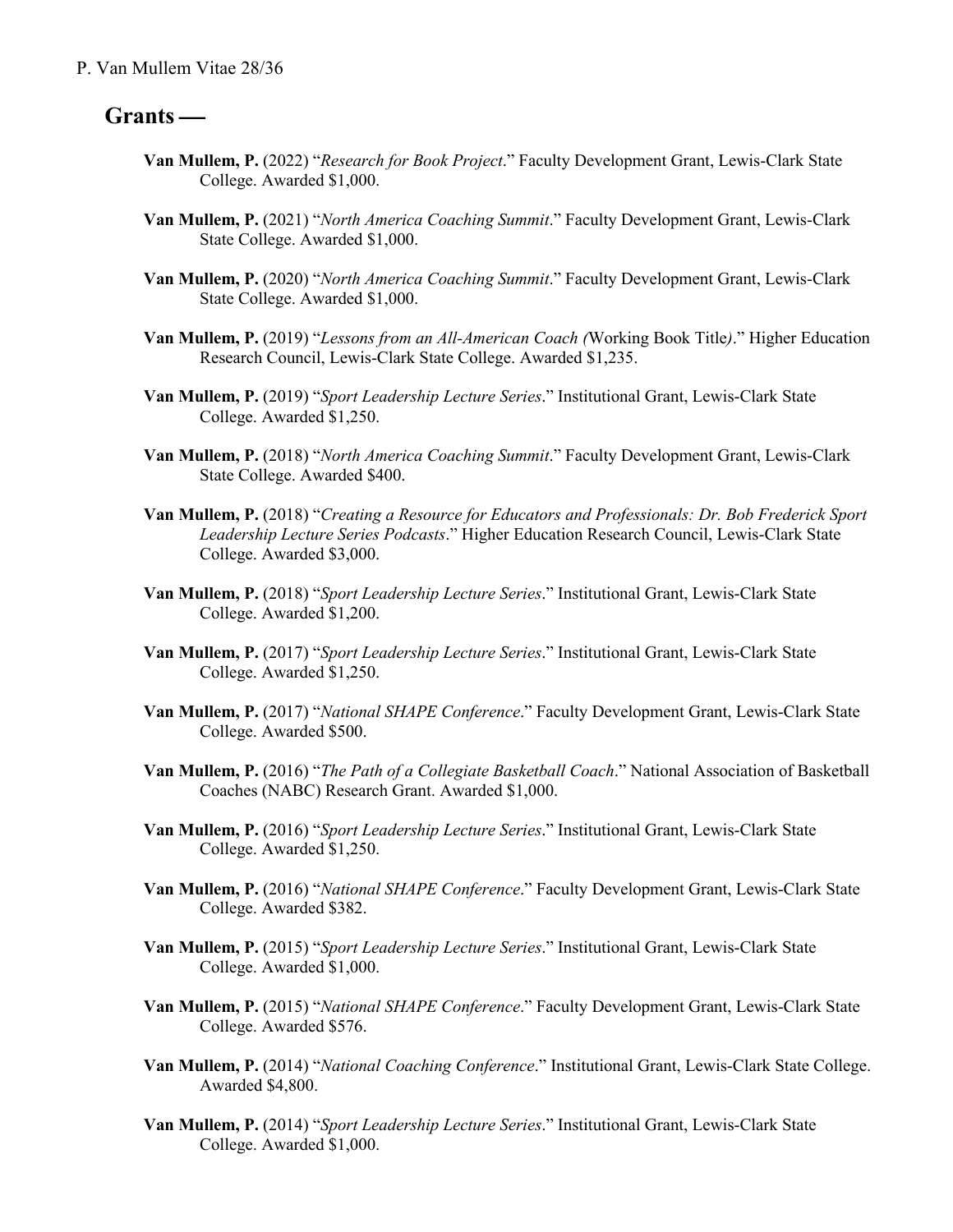- **Van Mullem, P.** (2013) "*National AAHPERD Conference*." Faculty Development Grant, Lewis-Clark State College. Awarded \$817.
- **Van Mullem, P.** & Robinson, C. (2013) "*Western Society for Kinesiology and Wellness Conference*." Institutional Grant, Lewis-Clark State College. Awarded \$1,500.
- Wiggins, L., Robinson, C., & **Van Mullem, P.** (2013) "*IAHPERD Conference*." Institutional Grant, Lewis-Clark State College. Awarded \$1,740.
- **Van Mullem, P.** (2012) "*National AAHPERD Conference*." Faculty Development Grant, Lewis-Clark State College. Awarded \$800.
- **Van Mullem, P.** (2011) "*Collaboration in the Classroom: The Development of a Wiki*." Center for Excellence in Teaching and Learning (CETL) Teaching and Learning Grant, St. Cloud State University. Awarded \$928.
- **Van Mullem, P.** (not funded) "*The Learning Process of a Successful Coach*." Early Career Investigator, Research Consortium Grant, AAHPERD. \$3,448.
- Stoll, S., Beller, J., & **Van Mullem, P.** (Not Funded). "*Coaching Education MPE: A Two-Way Cultural Exchange on the Methods, Principles, and Ethics of Coaching Basketball*." International Sports Programming Initiative, Bureau of Educational and Cultural Affairs. \$225,000.
- **Van Mullem, P.** (2010). Faculty Improvement Grant, St. Cloud State University. Awarded \$460.
- **Van Mullem, P.** (2010). "*The Education of a Coach*." New Researcher Grant, St. Cloud State University. Awarded \$3,793.
- **Van Mullem, P.** (2009). Assessment Grant, St. Cloud State University. Awarded \$1,982.48.
- **Van Mullem, P.** (2008). Travel Grant, Graduate and Professional Student Association, University of Idaho, Awarded \$400.

Brunner, D. & **Van Mullem, P.** (2007). Student Research Grant, University of Idaho, Awarded \$1,500.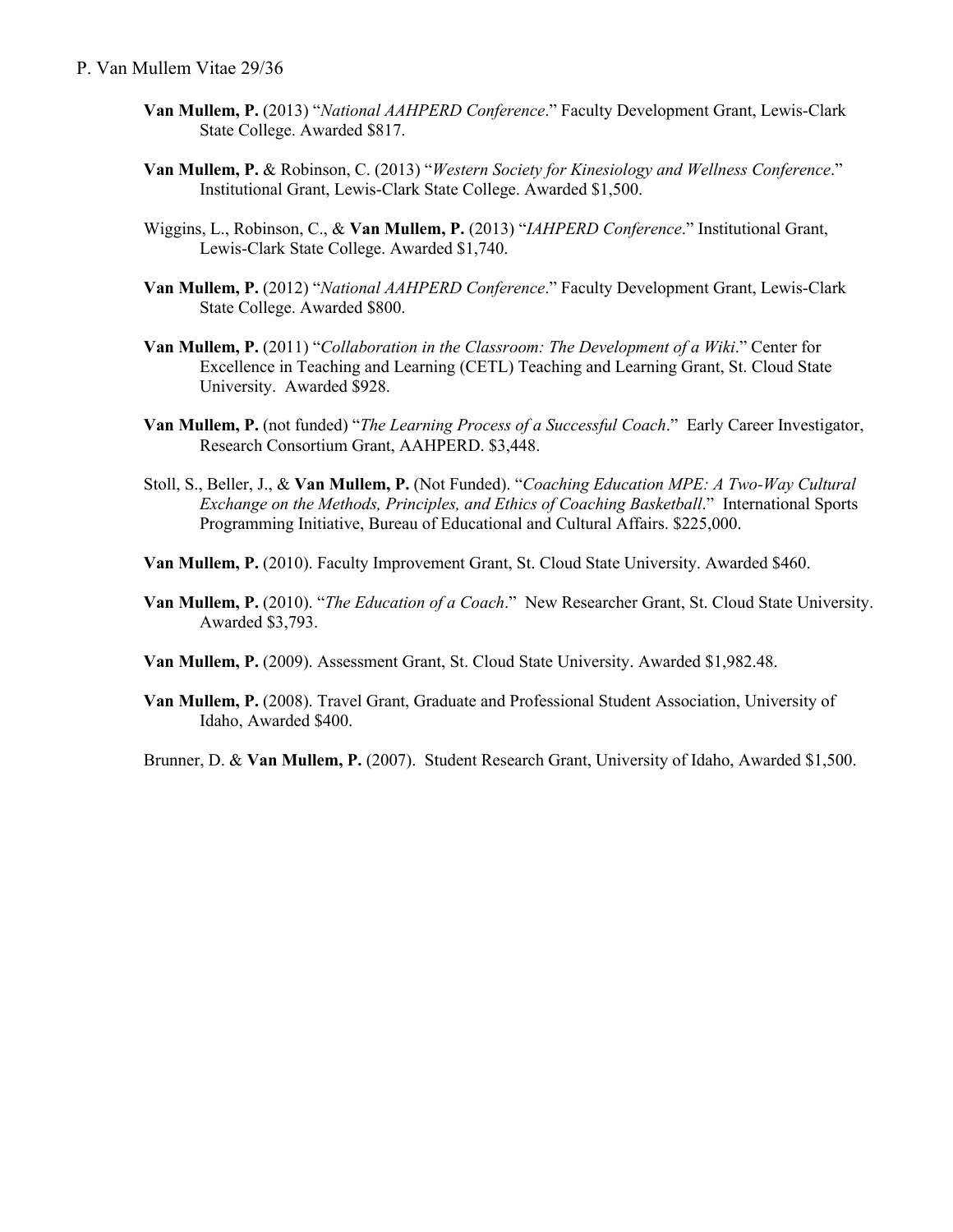# **Courses Developed —**

## **Lewis-Clark State College (ID)**

KIN 520: Coaching Competitive Ethics (*Online- Canvas*) KIN 489: Sport Marketing (*Online- Canvas*) KIN 488: Sport Facilities and Event Management (*Online- Blackboard*) KIN 487: Sport Administration (*Online Canvas*) KIN 486: Organization and Administration of Sport (*Online- Blackboard*) KIN 425: Moral Reasoning in Sport (*Online- Blackboard*) ID 300: Values: Sport (*Online- Blackboard*) HLTH 352: Technology for Health and Wellness Professionals (*Online- Blackboard*) BUS 482: International Marketing (*Online- Blackboard*) BUS 321: Principles of Marketing (*Online- Blackboard*)

## **Washington State University**

*Graduate Course* SpMgt 540: Leadership and Decision Making in Sport (*Online- Angel*)

## **Central Washington University**

*Graduate Courses* HPE 589: Readings in Ethical Sport Leadership HPE 583: Leadership and Decision Making in Interscholastic Sports (Online - Blackboard) HPE 560: Statistical Applications in Health and Physical Education (Online – Blackboard/Canvas) HPE 557: Research Methods and Design in Health and Physical Education (Online – Blackboard/Canvas) PE 448: Coaching and Competitive Ethics (Online - Canvas)

# **University of Saint Mary - Leavenworth, KS**

*Graduate Courses – MBA Sport Administration* MGT 792: Legal & Ethical Environment of Sport (Skype Business) MGT 793: Sport Marketing & Sales of Product (eSpire LMS) MGT 794: Leadership & Event Management (eSpire LMS)

# **University of Southern Indiana**

*Graduate Courses* SMGT 604: Sport Facilities and Event Management (Online – Blackboard) SMGT 633: Sport Marketing (Online – Blackboard) SMGT 664: Research Methods and Statistics in Sport Management (Online – Blackboard)

# **St. Cloud State University**

*Graduate Courses* PESS 660: Organization and Administration of Sport Management (Online D2L) PESS 618: Ethics in Sport Management PESS 605: Introduction to Sport Management PESS 530: Coaching and Competitive Ethics (Online - Blackboard)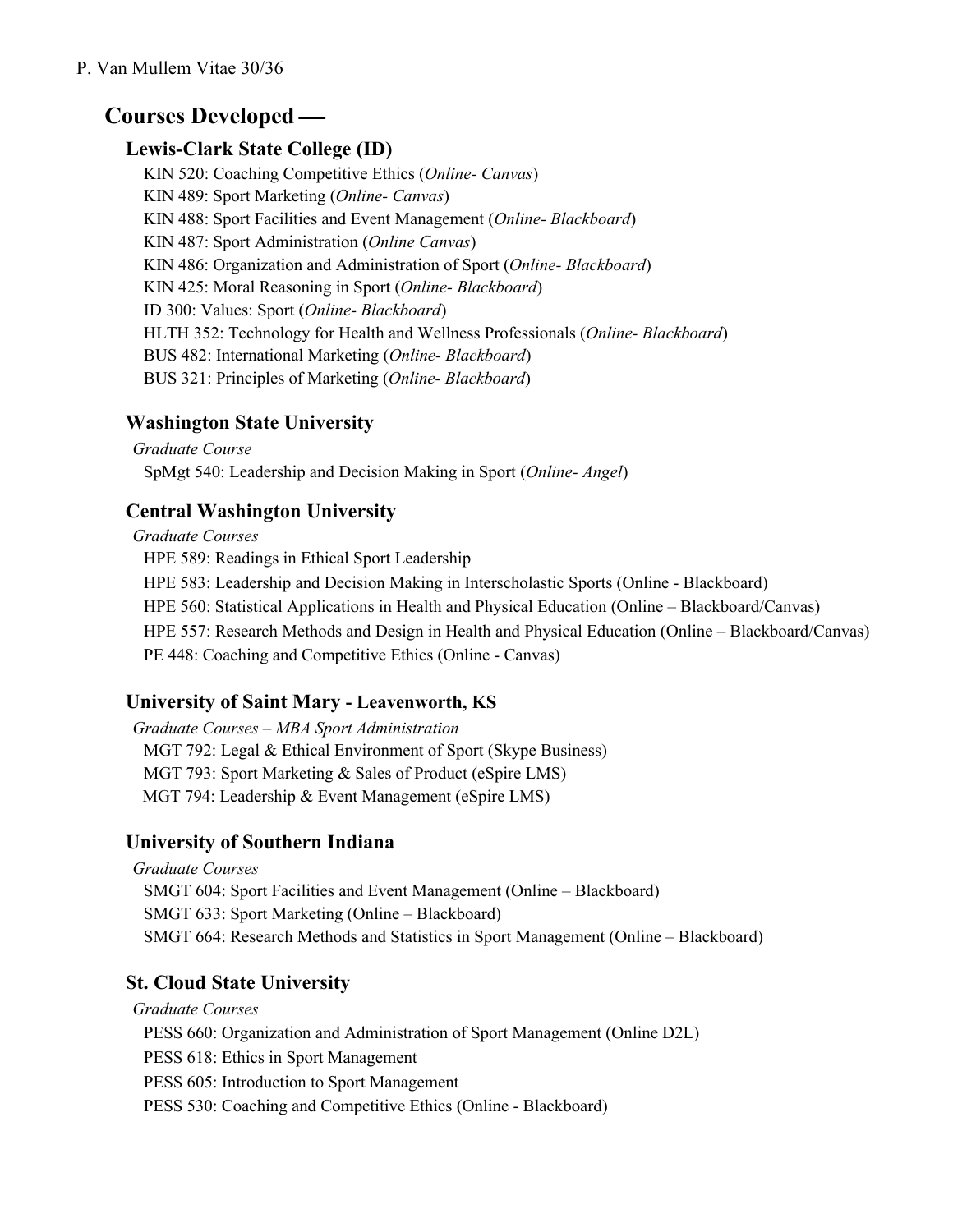## **University of Idaho**

PEP 404: Coaching and Competitive Ethics (Online) CEU: Servant Leadership Online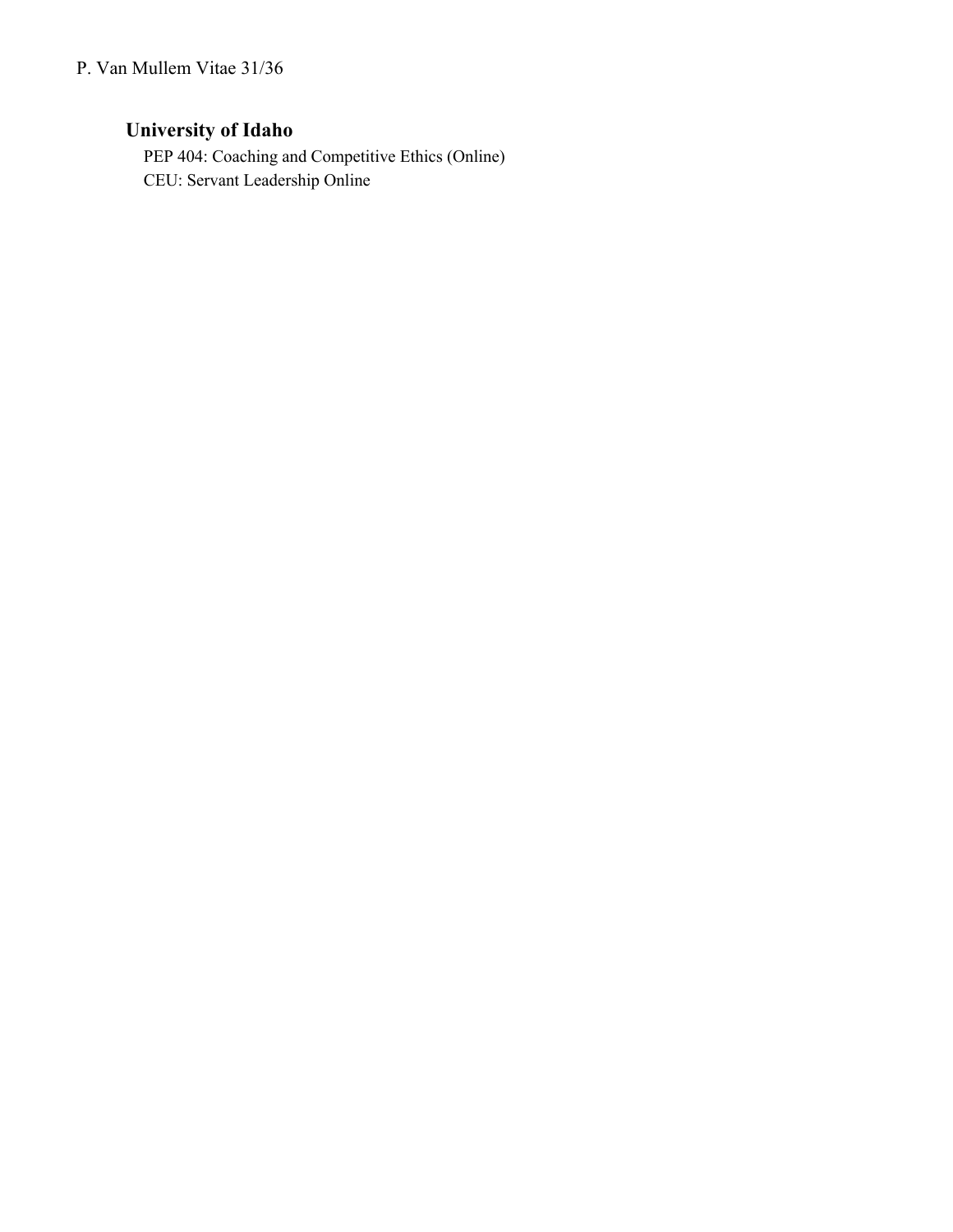# **Master's Committee Membership —**

## **Central Washington University (Non-Thesis)**

Ryan Harvey (2015), M.S. Athletic Administration Tamara Lester-Dame (2015), M.S. Athletic Administration Jerel Hight (2014), M.S. Athletic Administration Katie Morgan (2012), M.S. Athletic Administration Sammy Henderson (2012), M.S. Athletic Administration Mal Stewman (2012), M.S. Athletic Administration Damaro Wheeler (2012), M.S. Athletic Administration

## **Washington State University (Non-Thesis)**

Angie Isernio (2018), M.S. Sport Management Kourtney Guetlein (2018), M.S. Sport Management Jacob Ness (2017), M.S. Sport Management Dominique Kropp (2017), M.S. Sport Management Kendal Bolbia (2016), M.S. Sport Management Alexis Fascetti (2015), M.S. Sport Management

#### **St. Cloud State University Thesis**

Melissa Sailor (2011), M.S. Sport Management - Chair Laura Seidenkranz (2010) M.S. Sport Management

### **Non-Thesis**

Jami Beebe (2011), M.S. Sport Management – Chair Tommi Richards (2011), M.S. Special Studies – Chair Erin Brown (2011), M.S. Sport Management Nick McCallum (2010), M.S. Sport Management Kathleen Mulheran (2010), M.S. Sport Management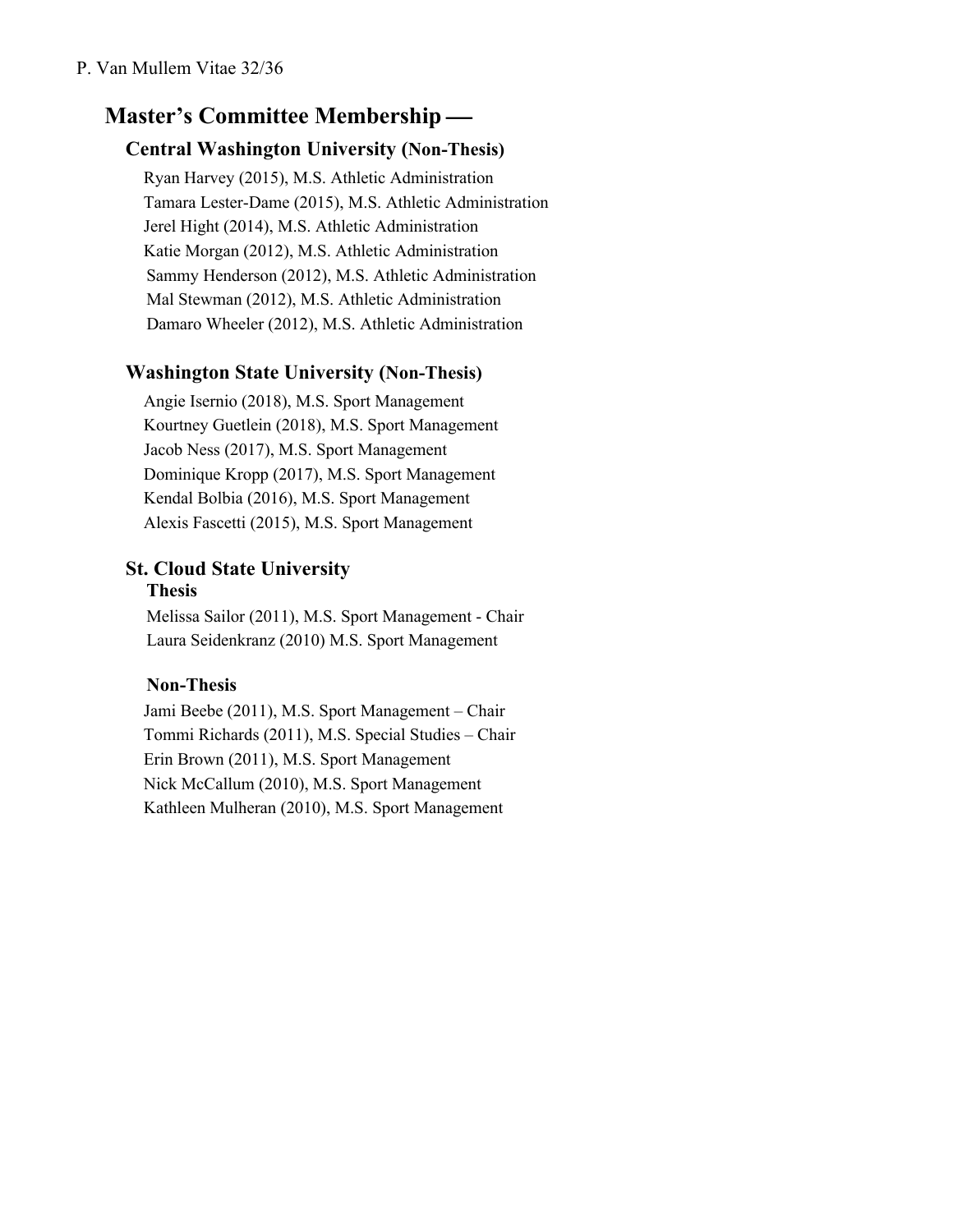# **Professional Experience —**

### **Lewis-Clark State College** - **Lewiston, ID**

*Assistant Men's Basketball Coach* - *August 2005 to May 2006 and June 2007 to August 2008.*

- § Helped lead Lewis-Clark State to the 2008 NAIA National Tournament, a 22-10 record, and a Frontier Conference regular season co-championship and tournament championship.
- Recruiting Coordinator for the recruitment, scholarship allocation, and admission coordination of potential student-athletes. Recruited: Conference Freshman of the Year, Defensive Player of the Year,  $2<sup>nd</sup>$  team all-conference selection.
- Assisted the Head Coach in on-floor coaching during practices and games. Helped develop NAIA  $1<sup>st</sup>$  team All-American, (2) time Frontier Conference Player of the Year.
- § Assisted in scouting of opponents, game preparation, and in organizing team travel arrangements.
- § Coordinated the scheduling of non-conference opponents and the film exchange program.

### **Ottawa University** - **Ottawa, KS**

*Assistant Athletic Director* - *July 2004 to August 2005.*

- § Directed and coordinated the production of intercollegiate athletic events on campus.
- § Supervised and facilitated the staffing of work-study students for home athletic events.
- Assisting in the day-to-day operations of the University's Wellness Center as the Wellness Center Coordinator.

### *Assistant Men's Basketball Coach* - *July 2002 to August 2005.*

- Recruiting Coordinator for the recruitment, scholarship allocation, and admission coordination of potential student-athletes. Recruited student-athletes included: Phil McClintock: Hon. NAIA All-American, KCAC <sup>1st</sup>-team All-Conference, KCAC All-Freshman team. David Birch: <sup>3rd</sup> team NAIA All-American, KCAC Player of the Year,  $(3)$  time <sup>1st</sup> team All-Conference. Marquis Washington: KCAC Defensive team selection, Hon-Men. All Conference Selection. Steven Van Arsdale: KCAC 2-time Honorable Mention All-Conference Selection. Also, (2) KCAC All-Conference Freshman Team Selections.
- Supervised academic monitoring of student-athletes.
- Developed, organized, and instructed individual player workouts.
- § Assisted the Head Coach in on-floor coaching during practices and games, in scouting of opponents, game preparation and video breakdowns.
- Helped develop Bret Lickteig: NAIA All-American selection.
- Coordinated and organized the Ottawa University Summer Basketball League.

### *NAIA "Champions of Character" Campus Representative − August 2002 to August 2005.*

- § Executed the development of the program from start-up to recognition as a NAIA Program Center.
- § Initiated and developed a student-athlete advisory council and a monthly newsletter
- Certified as an NAIA *"Champions of Character"* Instructor.
- Coordinated the development of a vision for the program on campus and into the community.

### *Summer Conference Coordinator for Summer Camps and Conferences – May 2003 to August 2005.*

§ Organized and coordinated conferences and events for outside groups. Facilitated each group's campus visit including scheduling, contracts, and communication with campus staff.

### *Interim Head Men's Golf Coach* - *August 2003 to May 2004.*

• Directed the operations of the Men's Golf Program including scheduling, team budget, and team travel. Coordinated the scheduling of practice facilities.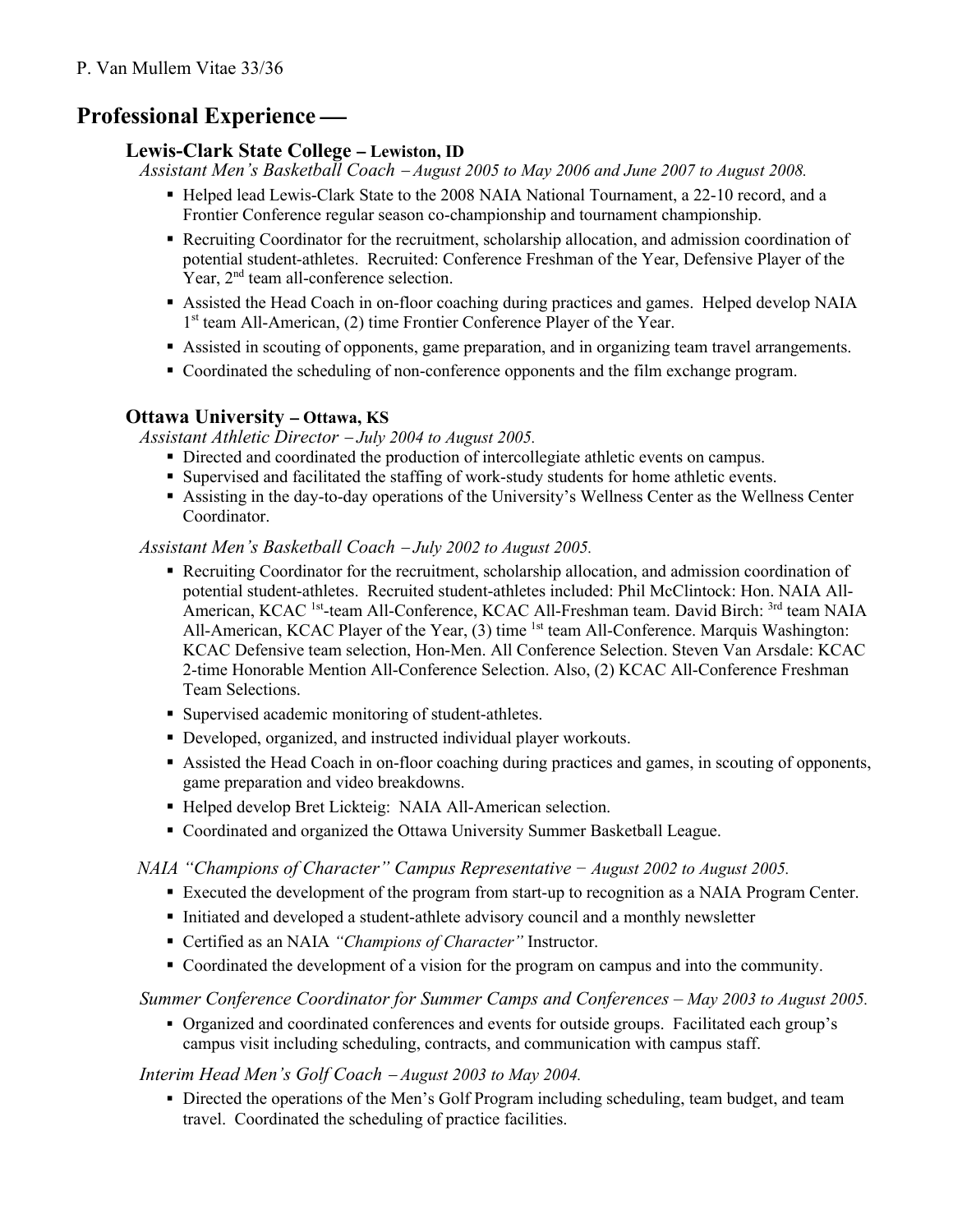#### *Intramural Director* - *July 2002 to June 2004.*

■ Increased student participation in intramural activities and successfully revamped recreational activities for students on campus.

*Game Management Co-Coordinator* - *July 2002 to June 2004.*

§ Supervised work-study students and directed the set-up and management of intercollegiate athletic contests.

### **Cal State University Northridge – Northridge, CA**

*Director of Men's Basketball Operations – September 2001 to April 2002.*

- Assisted in the day-to-day operations of a NCAA Division I Men's Basketball Program.
- Coordinated the film exchange program for scouting and assisted in organizing team travel.
- § Assisted in on-campus recruiting and helped classify and systematize the recruiting database.
- § Contributed to the development of student athletes academically and athletically.

#### **Humboldt State University** - **Arcata, CA**

*Assistant Men's Basketball Coach* - *May 2000 to September 2001.*

- § Helped lead Humboldt State to NCAA Division II Western Regional Tournament and a 20-8 record.
- § Assisted the Head Coach in on-floor coaching during practices and games and helped develop Fred Hooks: NCAA DII All-American and (4) time GNAC All-Conference Selection.
- Participated in the recruitment of student-athletes on and off campus. Recruited Mark White: (2) time GNAC All-Conference Team Selection.
- § Developed, organized, and instructed individual player workouts and supervised academic monitoring of student-athletes.
- § Assisted in scouting of opponents, game preparation and video breakdowns.

*Marketing Assistant* - *January to May 2000 and July 2001 to September 2001.*

§ Assisted in coordinating donations for the Student-Athlete Scholarship Fund, the annual Sports Celebrity Auction Dinner, and contributed to the development of the Lumberjack Booster Club.

### **Bozeman High School** - **Bozeman, MT**

*Head Freshman/Assistant Varsity Boys Basketball Coach* - *November 1995 to March 1999.*

- § Helped lead Bozeman High to back-to-back Boys State AA Basketball Championships (1998 and 1999). Successfully compiled a record of 69-11 as Head Freshman Coach and named Montana Coaches Association Assistant to Coach of the Year – 1998(2) and 1999.
- § In charge of practice planning, game preparation, evaluating talent, counseling players, motivation, supervision, and safety.
- § Conducted player evaluations and provided student-athletes with individual meetings for athletic and academic progress. Supervised assistant coaches, student-athletes, and managers.
- § Assisted the Varsity Coach with daily practices and game coaching.
- Developed, organized, and instructed individual off-season workout programs. Supervised open gym and weight room facilities in the off-season.

#### *Founder and Director, Tinglin' the Twine Summer Basketball League* - *1995 to 1999.*

§ Created the first summer basketball league for boys and girls in the Gallatin Valley. Managed the operations of the league including scheduling, supervision of officials, and finances.

*Head Junior Varsity/ Assistant Varsity Girls Basketball Coach - August to December 1998.*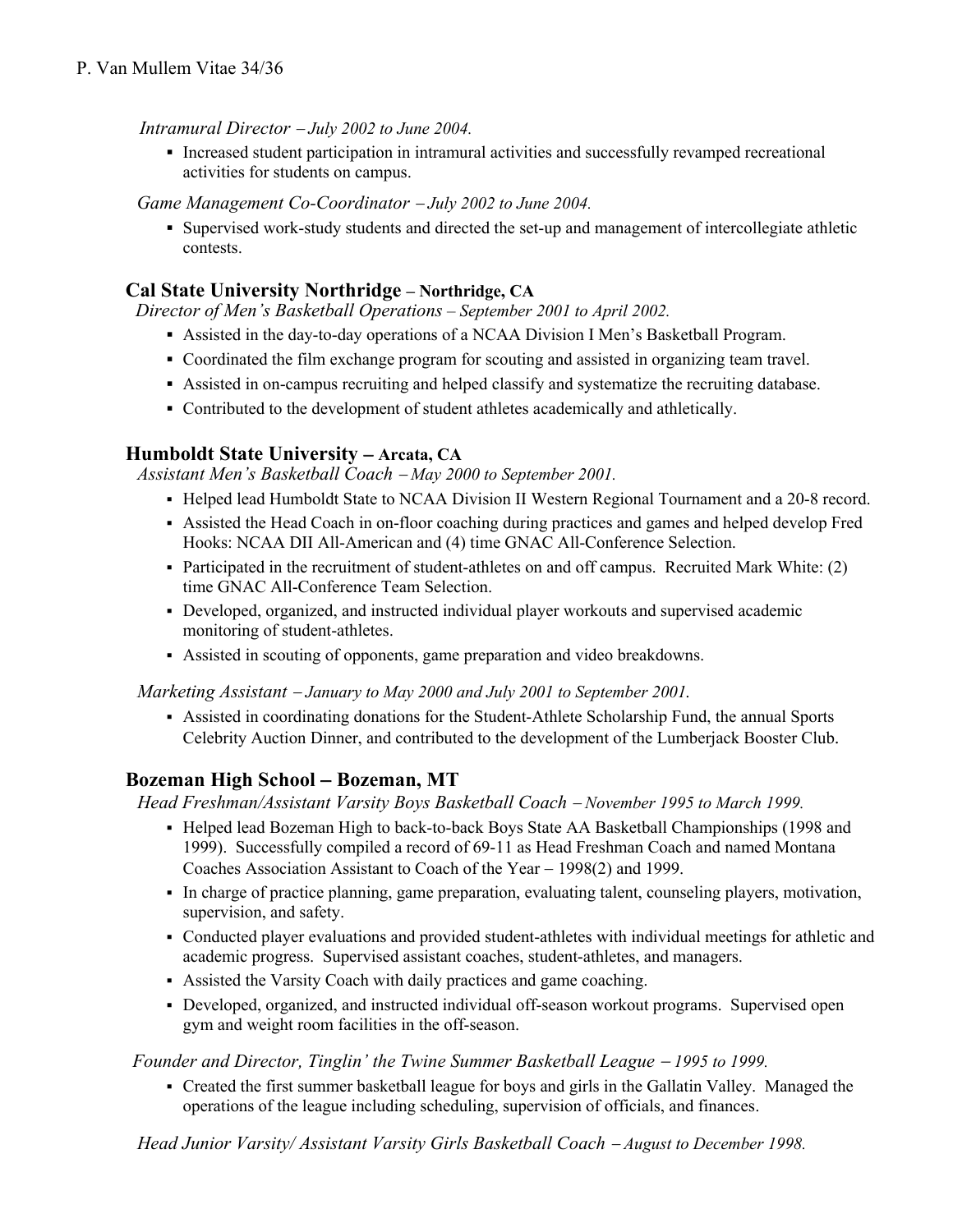#### P. Van Mullem Vitae 35/36

§ Helped lead Bozeman High to a Girls State AA Basketball Championship (1998). Successfully compiled a record of 17-3 as Head Junior Varsity Coach.

*Head Middle School Girl's Basketball Coach, Sacajawea Middle School – 1994 to 1997.*

§ Successfully led the team to two Middle School City Championships. Led and conducted practices for two teams and supervised assistant coaches.

*Volunteer Assistant Freshman Boys Basketball Coach* - *1993 to 1995*

§ Assisted the Head Freshman Coach with daily practices and Head Coach of the Freshman B-squad.